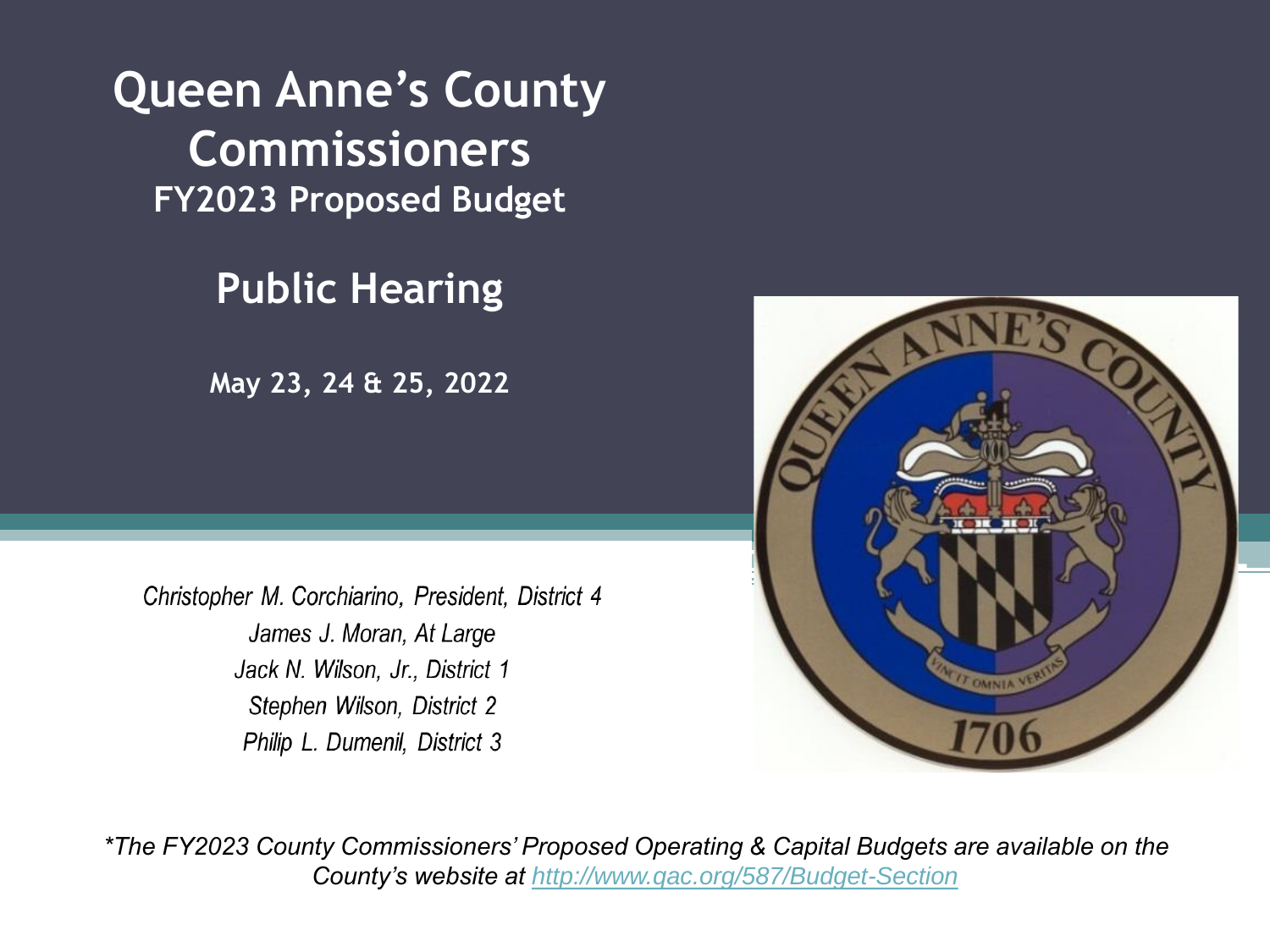### **FY2023 Budget Introduction**

- Continue to provide sound financial management to provide responsible public services to residents
- Reflects recommendations from the Spending Affordability Committee
	- *Compliance with policies on debt management*
	- *Maintenance of a healthy Rainy Day Fund & fund reserves*
	- *Use of fund balance and paygo funds to reduce proposed capital debt*
	- *Proposed FY2023 Capital Budget reflects a bond sale of \$7.0 million, which is the lowest bond issuance for the County in over 20 years*
- Budget is consistent with County's AAA bond rating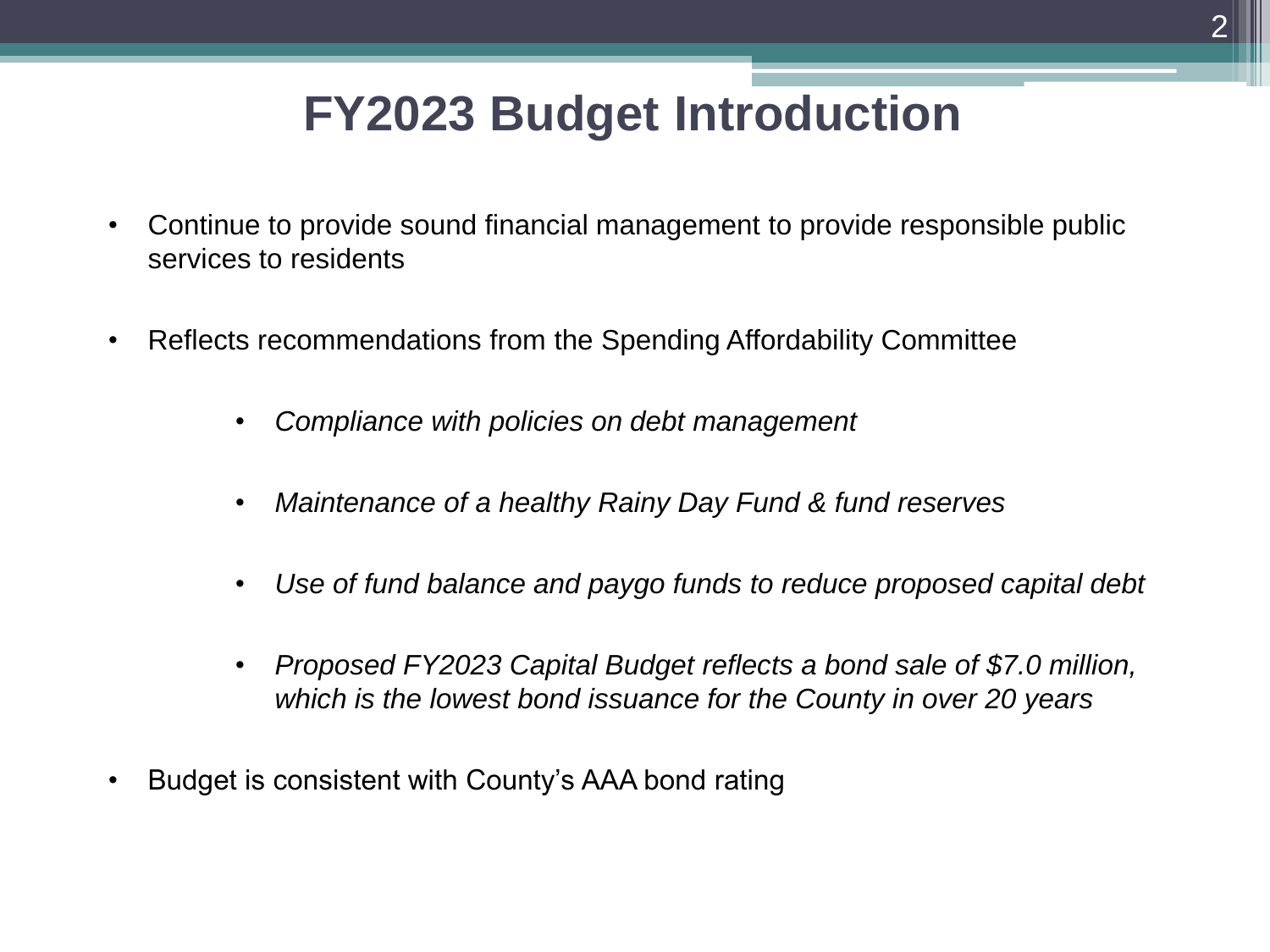## **FY2023 Budget Highlights**

#### *AAA Bond Rating*

- *"Queen Anne's County demonstrated resilience in its economic and financial profiles through the pandemic, with its overall credit profile supported by an active, forward-looking financial management environment. We expect the positive operating results demonstrated over the past decade to continue, leading to maintenance of high reserves and cash balances over the long term. We do not expect to revise the rating during the outlook period", S&P Global Ratings.*
- *"The 'AAA' rating reflects strong revenue growth prospects from a growing property tax base, manageable expenditure growth and a demonstrated ability to reduce expenditures during economic downturns", Fitch Ratings.*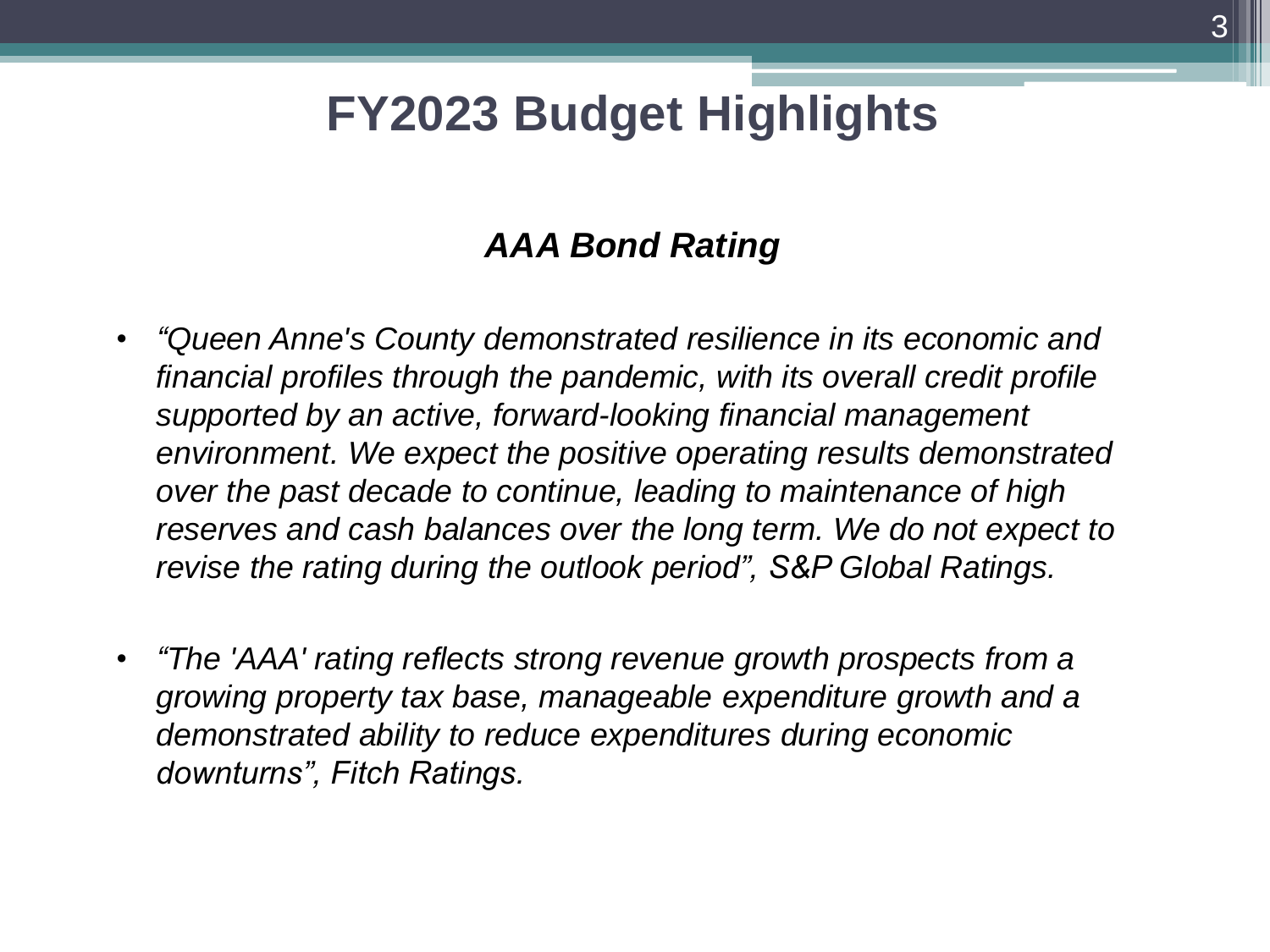# **FY2023 Budget Highlights**

- *Tax Rates*  Remain the same
	- Property tax rate is \$0.8471/\$100 of assessed value
	- Income tax rate is 3.2%
- *Budgeted Growth*  9.9% increase from FY2022
	- \$155.9 million in FY2022
	- \$171.4 million in FY2023
- *Revenue* Income tax & property tax make up 85.1% of total County revenue sources
- *Income Tax Revenue*  Projected to grow by 12.4% from FY2022 budget
- *Property Tax Revenue*  Projected to grow by 4.2% from FY2022 budget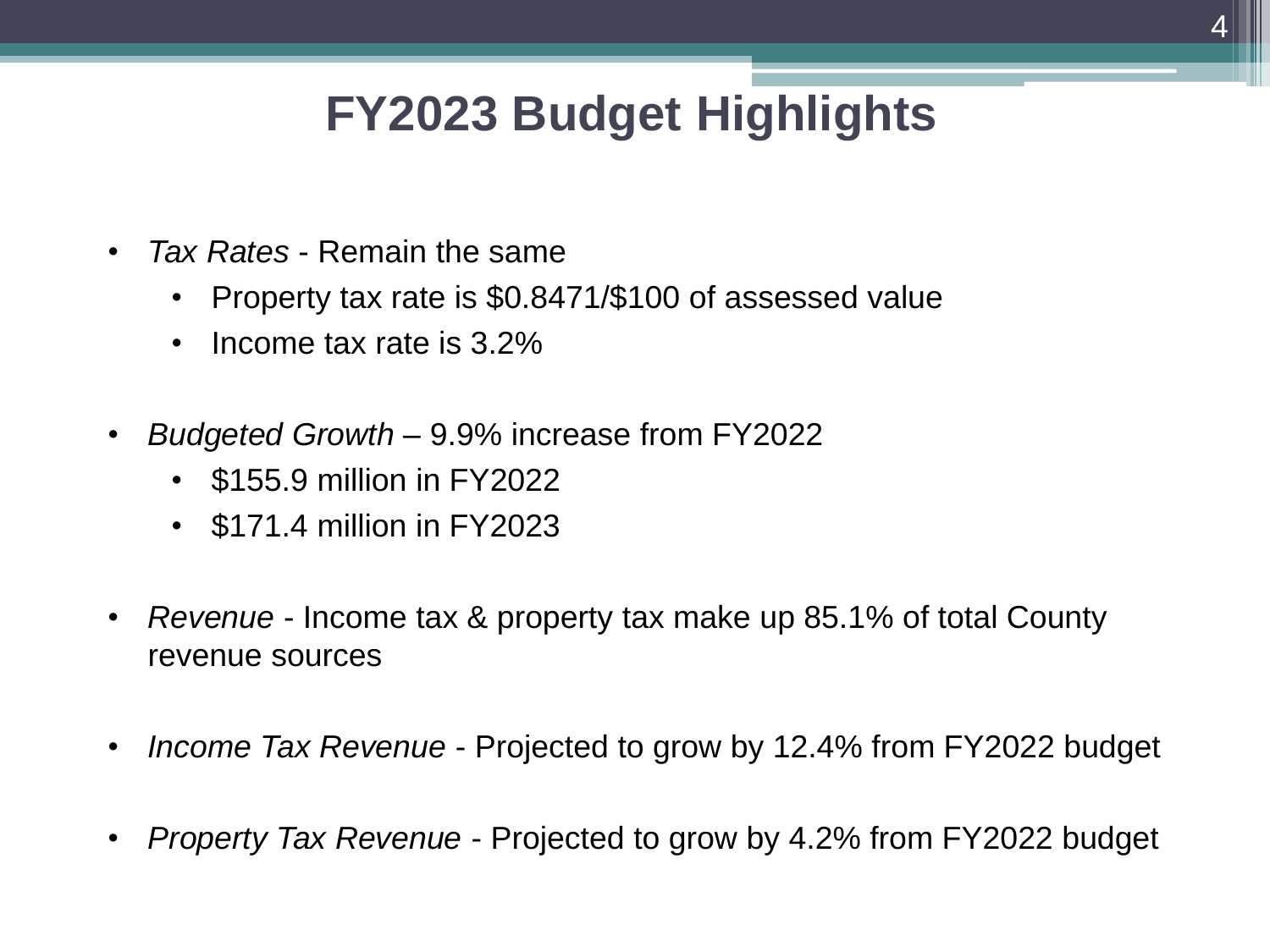#### **Constant Yield**

- Constant Yield represents the Real Property Tax Rate for the upcoming year that will generate the same amount of revenue that was generated in the current year.
- As assessments increase, the Constant Yield Tax Rate decreases.
- $FY2023$  Constant Yield Rate =  $$0.8332/$100$  of assessed value
	- Constant Yield is slightly lower than the current tax rate of \$0.8471. The current rate results in revenue which is \$1,157,505 more than what the Constant Yield Rate would generate.
	- Out of the last 12 years, the constant yield rate has been:
		- Higher than the tax rate for 6 of the years
		- Lower than the tax rate for 6 of the years
		- Property Tax rate has remained constant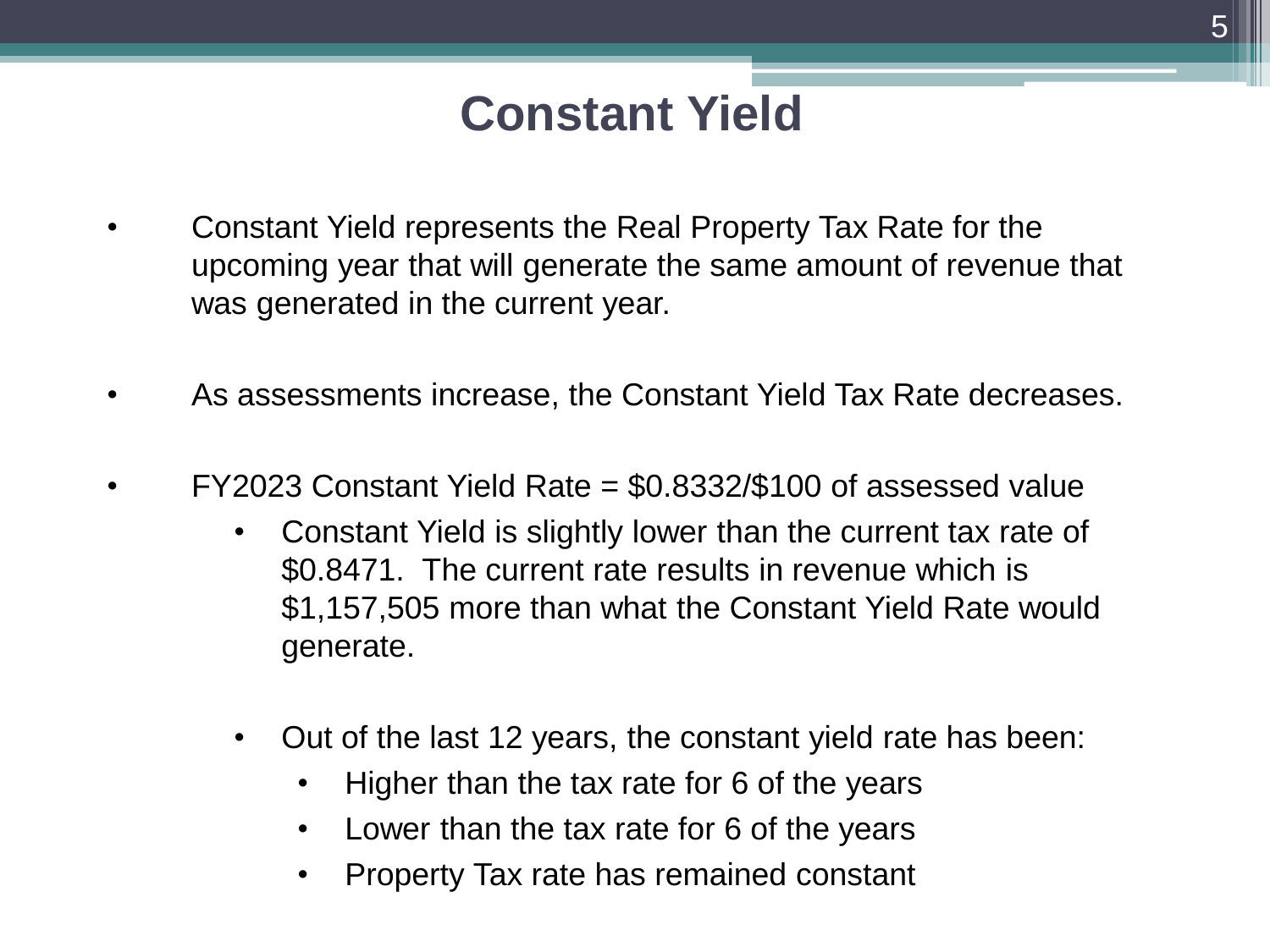#### **FY2022 Real Property Tax Rates by County**

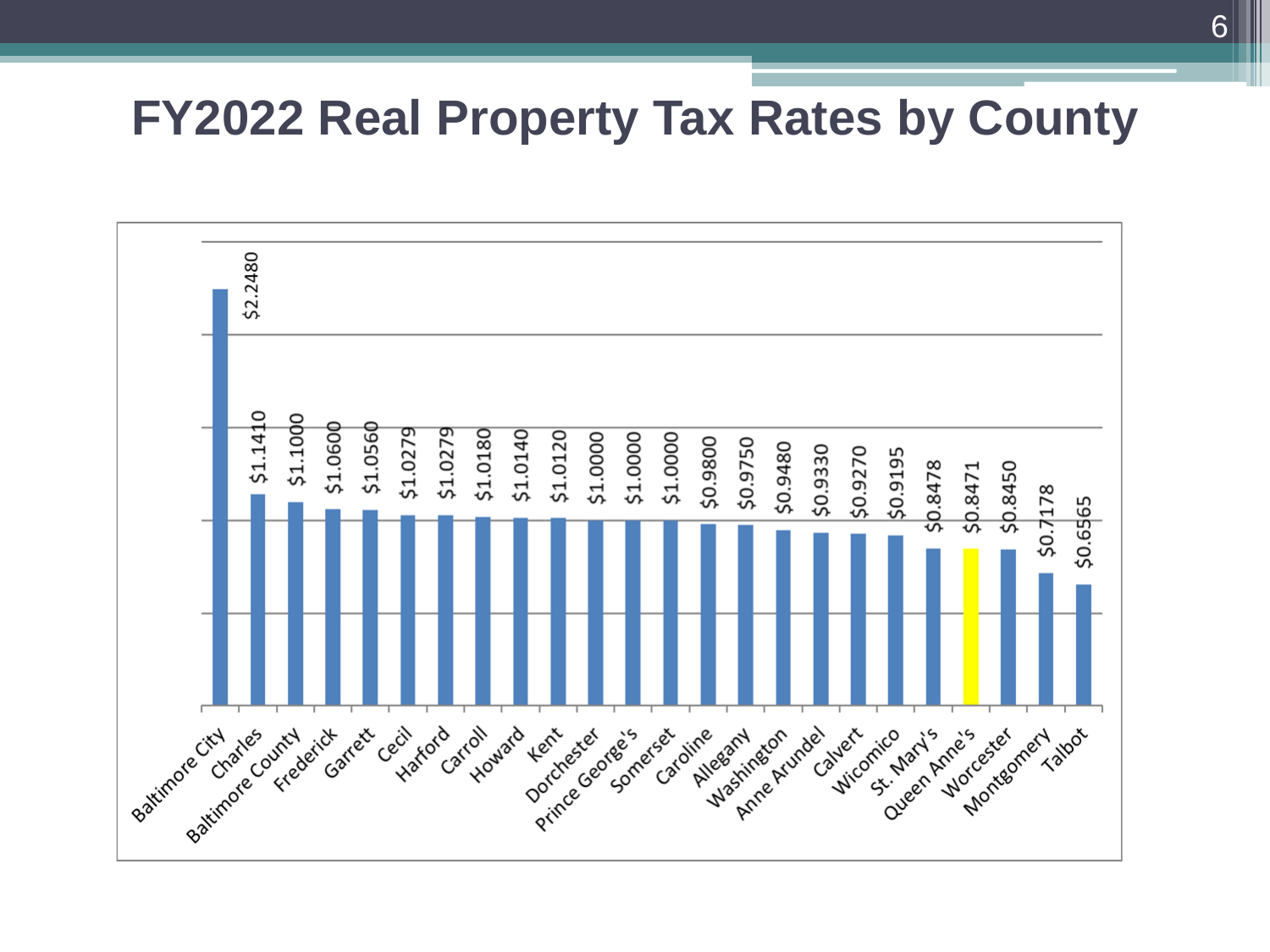# **FY2023 Budget Highlights**

- *Board of Education* Fully funded the Board of Education request, despite declining enrollment.
	- Funded at \$1.2 million above Maintenance of Effort
- Public Library Service Expansion & New Mobile Library
- Budget includes funding for new employee recruitment and retention actions
- Addition of EMS Crew to provide enhanced services to South County Regions
- Volunteer Fire Companies Allocation increases totaling \$205 thousand
- Snow Removal Operational Improvements Salt Brining and GPS technologies
- Kent Narrows Landscaping and Grounds Beautification
- Historic Preservation Courthouse, Former Centreville High & Crumpton Elementary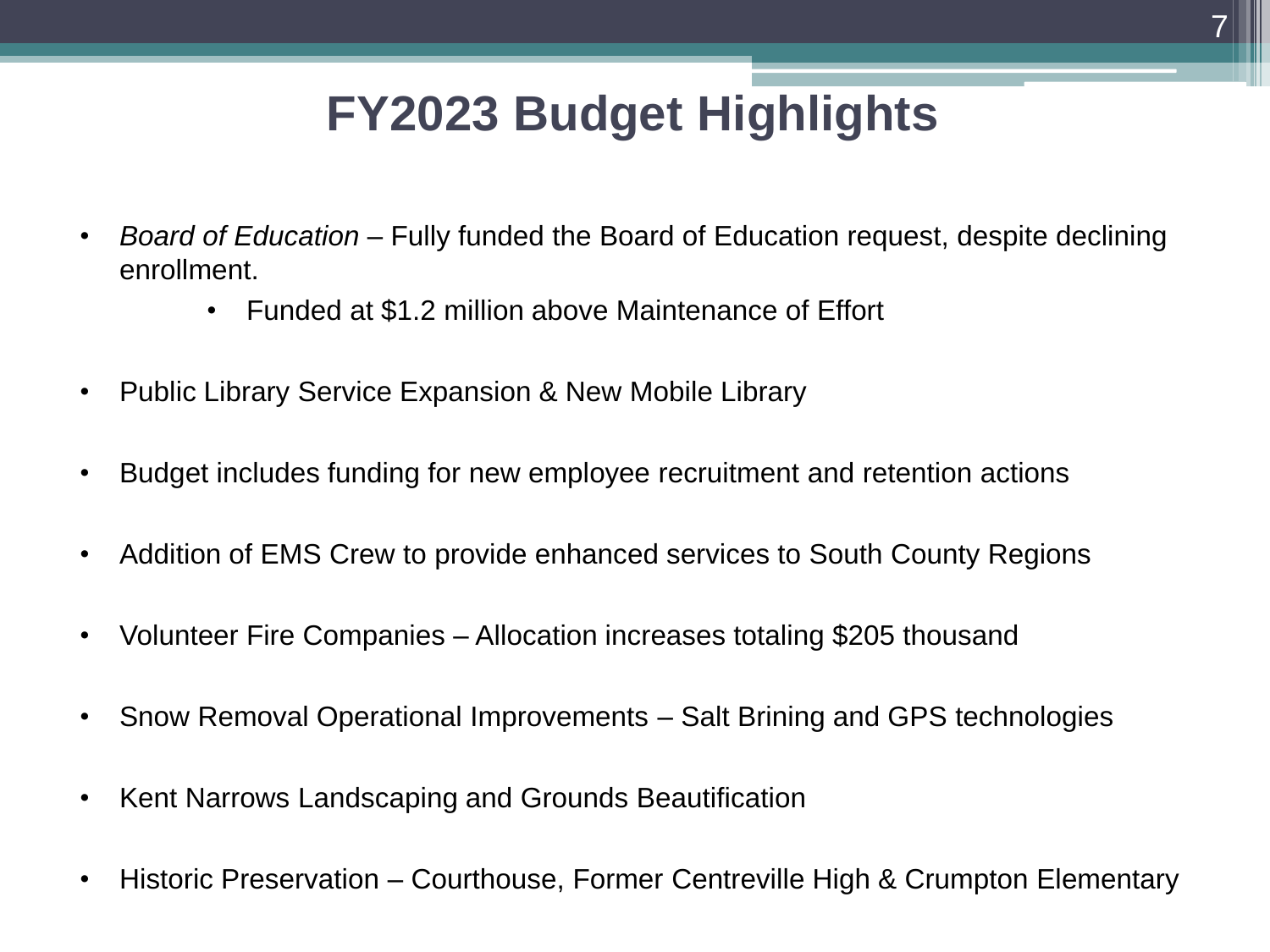## **FY2023 – Proposed Revenue by Source**

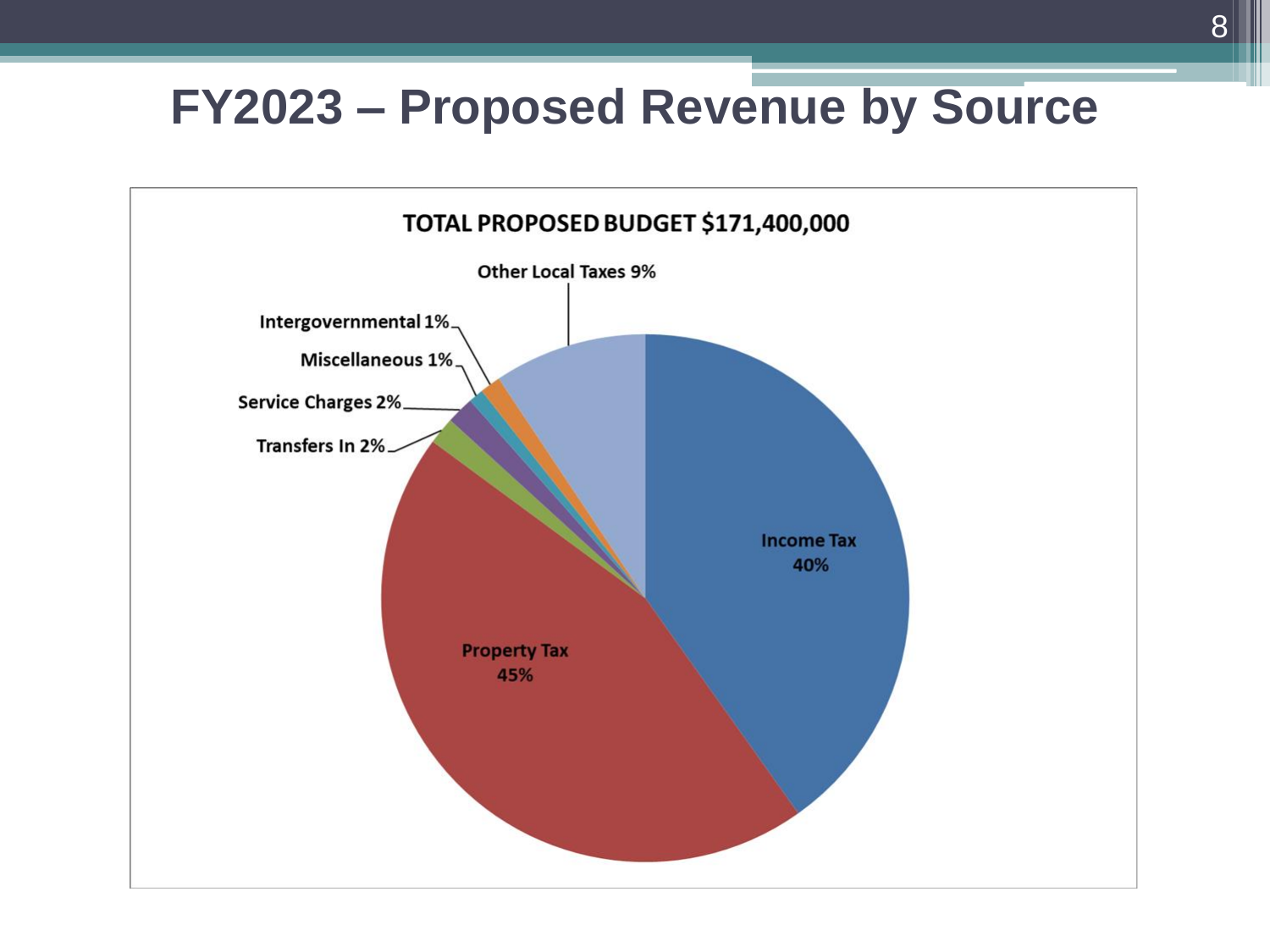#### **GENERAL FUND REVENUE**

|                                      |                    | <b>FY22 Approved</b> | <b>FY23 Proposed</b> | <b>FY22-FY23</b> |
|--------------------------------------|--------------------|----------------------|----------------------|------------------|
|                                      | <b>FY21 Actual</b> | <b>Budget</b>        | <b>Budget</b>        | \$ Change        |
| <b>Revenue Sources - By Type</b>     |                    |                      |                      |                  |
| <b>Taxes</b>                         |                    |                      |                      |                  |
| Real & Personal Prop Taxes           | 72,662,359         | 71,934,144           | 74,975,000           | 3,040,856        |
| <b>Income Taxes</b>                  | 67,985,531         | 61,238,067           | 68,845,000           | 7,606,933        |
| Public Utility Tax                   | 2,070,039          | 1,850,000            | 2,060,600            | 210,600          |
| <b>Admission &amp; Amusement Tax</b> | 183,601            | 155,000              | 185,000              | 30,000           |
| <b>Hotel Tax</b>                     | 596,806            | 500,000              | 650,000              | 150,000          |
| Franchise Fee                        | 473,507            | 485,000              | 485,000              |                  |
| <b>Recordation Taxes</b>             | 10,641,852         | 7,000,000            | 9,715,250            | 2,715,250        |
| <b>Transfer Taxes</b>                | 4,000,090          | 2,600,000            | 3,757,964            | 1,157,964        |
| State Shared Taxes/Highway User      | 1,174,931          | 1,000,000            | 1,253,000            | 253,000          |
| <b>Licenses &amp; Permits</b>        | 934,967            | 557,375              | 745,875              | 188,500          |
| Intergovernmental                    | 1,786,650          | 1,774,641            | 2,172,218            | 397,577          |
| <b>Service Charges</b>               | 3,074,968          | 2,562,937            | 2,880,212            | 317,275          |
| <b>Miscellaneous</b>                 |                    |                      |                      |                  |
| Interest & Insurance Income          | 273,063            | 200,000              | 175,000              | (25,000)         |
| Rents                                | 154,626            | 145,300              | 160,300              | 15,000           |
| <b>Fines</b>                         | 80,749             | 71,500               | 70,500               | (1,000)          |
| Other Income                         | 784,579            | 358,389              | 411,289              | 52,900           |
| <b>Transfers In</b>                  | 1,833,980          | 1,947,088            | 2,857,792            | 910,704          |
| <b>Revenue Stabilization</b>         |                    |                      |                      |                  |
| <b>Fund Balance</b>                  |                    | 1,525,829            |                      | (1,525,829)      |
| <b>TOTAL REVENUES</b>                | 168,712,298        | 155,905,270          | 171,400,000          | 15,494,730       |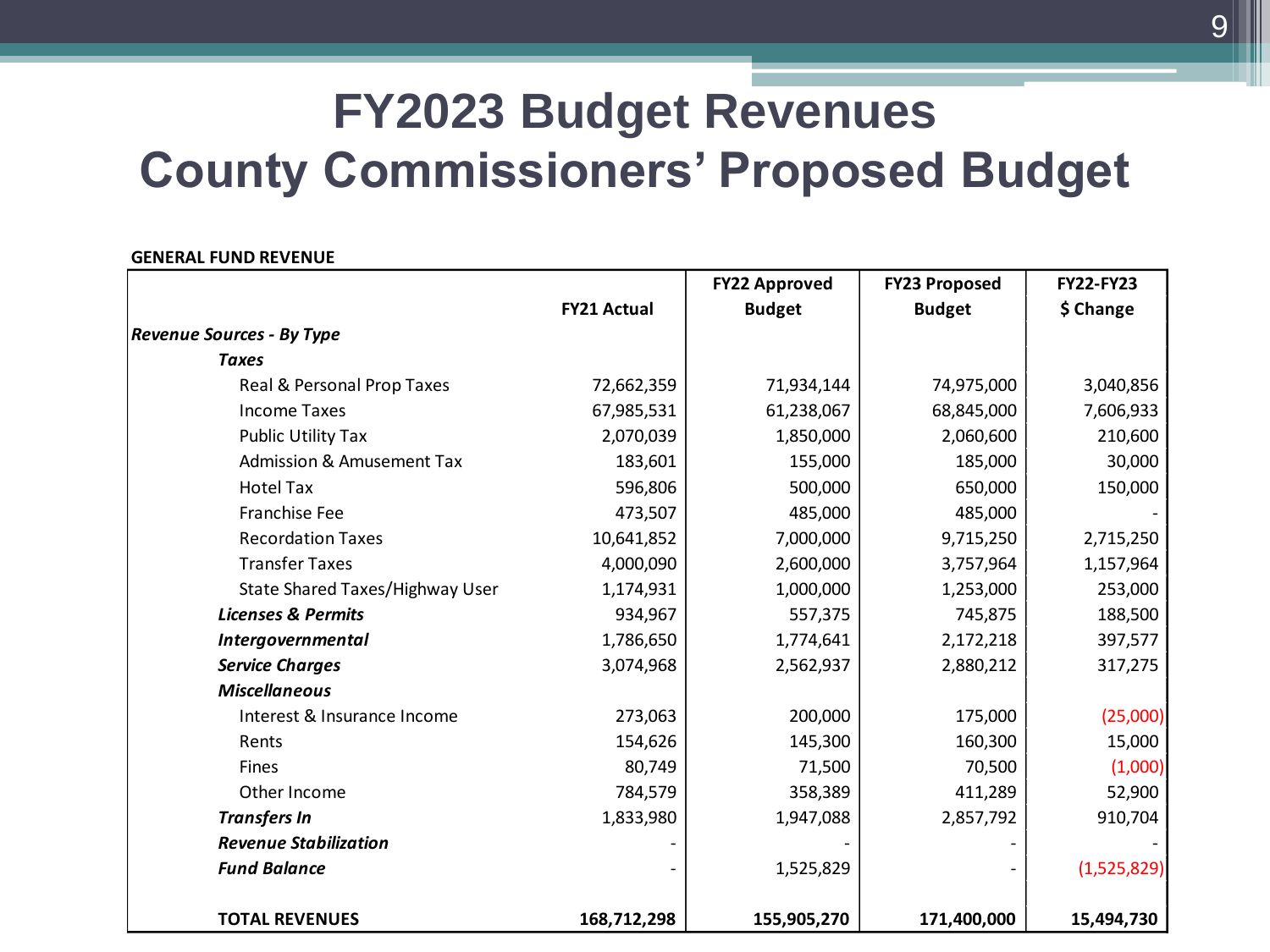## **FY2023 – Proposed Expenses by Function**

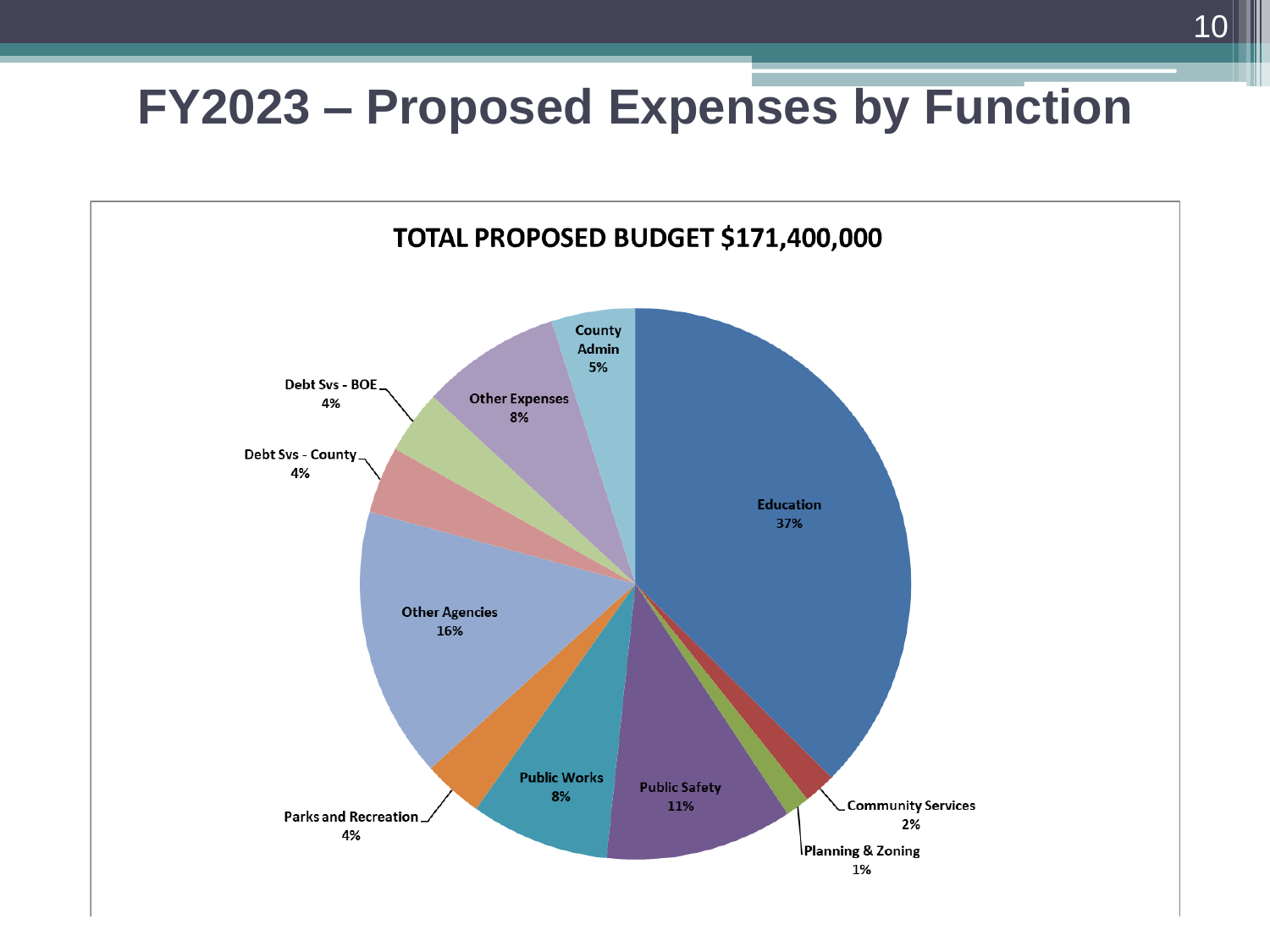|                                |                    | <b>FY22 Approved</b> | <b>FY23 Proposed</b> | <b>FY22-FY23</b> | %       |
|--------------------------------|--------------------|----------------------|----------------------|------------------|---------|
|                                | <b>FY21 Actual</b> | <b>Budget</b>        | <b>Budget</b>        | \$ Change        | Change  |
| <b>County Administration</b>   |                    |                      |                      |                  |         |
| <b>County Commissioners</b>    | 431,298            | 490,251              | 524,838              | 34,587           | 7.1%    |
| Executive                      | 239,587            | 241,616              | 257,236              | 15,620           | 6.5%    |
| Legal                          | 309,664            | 501,700              | 504,307              | 2,607            | 0.5%    |
| Budget & Finance               | 1,440,765          | 1,383,280            | 1,593,877            | 210,597          | 15.2%   |
| Information Technology - GOV   | 1,829,946          | 2,229,851            | 2,621,577            | 391,726          | 17.6%   |
| Information Technology - DES*  |                    |                      | 677,893              | 677,893          | 100.0%  |
| <b>Human Resources</b>         | 636,125            | 578,055              | 668,914              | 90,859           | 15.7%   |
| Economic & Tourism Development | 562,165            | 810,939              | 893,083              | 82,144           | 10.1%   |
| QAC-TV                         | 394,831            | 408,631              | 479,763              | 71,132           | 17.4%   |
| <b>Community Affairs</b>       | 99,368             | 192,279              | 215,564              | 23,285           | 12.1%   |
| <b>TOTAL</b>                   | 5,943,749          | 6,836,602            | 8,437,052            | 1,600,450        | 23.4%   |
|                                |                    |                      |                      |                  |         |
| <b>Community Services</b>      |                    |                      |                      |                  |         |
| Area Agency on Aging           | 1,187,072          | 2,061,226            | 2,160,261            | 99,035           | 4.8%    |
| Housing & Community Services   | 509,734            | 618,612              | 602,822              | (15,790)         | $-2.6%$ |
| Local Management Board         | 409,452            | 436,825              | 466,117              | 29,292           | 6.7%    |
| <b>TOTAL</b>                   | 2,106,258          | 3,116,663            | 3,229,200            | 112,537          | 3.6%    |
| <b>Planning &amp; Zoning</b>   | 1,941,381          | 2,147,137            | 2,435,150            | 288,013          | 13.4%   |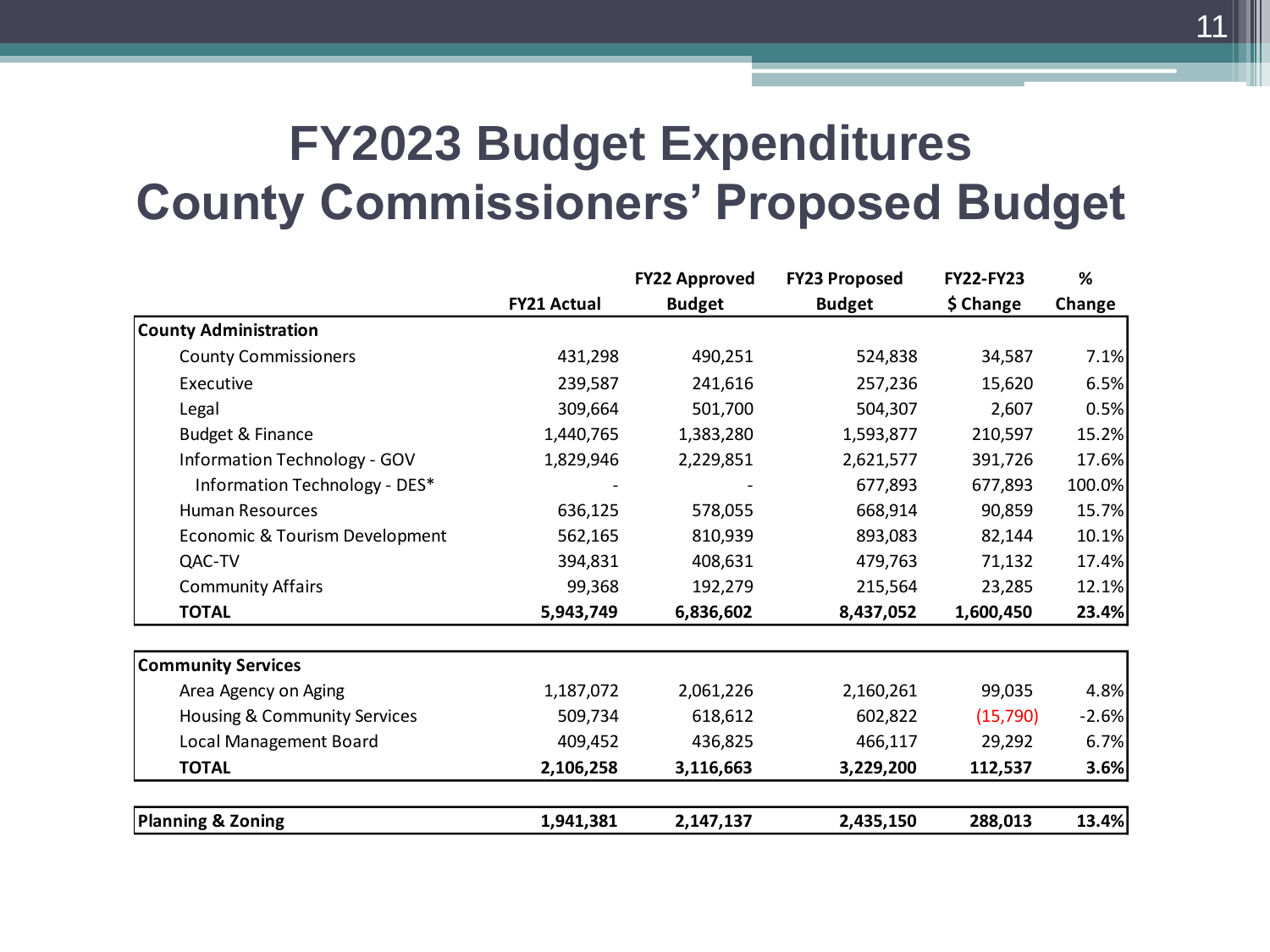|                                      |                    | <b>FY22 Approved</b> | <b>FY23 Proposed</b> | <b>FY22-FY23</b> | %       |
|--------------------------------------|--------------------|----------------------|----------------------|------------------|---------|
|                                      | <b>FY21 Actual</b> | <b>Budget</b>        | <b>Budget</b>        | \$ Change        | Change  |
| <b>Public Safety</b>                 |                    |                      |                      |                  |         |
| <b>Detention Center</b>              | 4,731,597          | 5,343,957            | 6,413,540            | 1,069,583        | 20.0%   |
| <b>Emergency Services*</b>           | 9,945,415          | 11,061,936           | 12,415,398           | 1,353,462        | 12.2%   |
| <b>TOTAL</b>                         | 14,677,012         | 16,405,893           | 18,828,938           | 2,423,045        | 14.8%   |
| <b>Public Works</b>                  |                    |                      |                      |                  |         |
| Administration                       | 459,892            | 567,403              | 601,083              | 33,680           | 5.9%    |
| <b>Animal Services</b>               | 813,635            | 847,180              | 1,201,552            | 354,372          | 41.8%   |
| Engineering                          | 813,083            | 965,577              | 1,085,565            | 119,988          | 12.4%   |
| <b>General Services</b>              | 2,392,884          | 2,604,233            | 2,923,651            | 319,418          | 12.3%   |
| Roads                                | 4,491,327          | 5,248,165            | 5,953,637            | 705,472          | 13.4%   |
| Solid Waste                          | 1,520,704          | 1,598,609            | 1,806,438            | 207,829          | 13.0%   |
| <b>Property Management</b>           | 297,757            | 321,871              | 375,923              | 54,052           | 16.8%   |
| <b>TOTAL</b>                         | 10,789,282         | 12,153,038           | 13,947,849           | 1,794,811        | 14.8%   |
| <b>Parks and Recreation</b>          |                    |                      |                      |                  |         |
| Parks                                | 3,889,900          | 4,324,645            | 4,653,414            | 328,769          | 7.6%    |
| Recreation                           | 666,365            | 1,044,509            | 1,122,519            | 78,010           | 7.5%    |
| Airport                              | 59,669             | 59,594               | 59,455               | (139)            | $-0.2%$ |
| Golf Course                          | 122,276            | 195,001              | 203,355              | 8,354            | 4.3%    |
| <b>TOTAL</b>                         | 4,738,210          | 5,623,749            | 6,038,743            | 414,994          | 7.4%    |
| <b>SUBTOTAL GENERAL COUNTY GOVT:</b> | 40,195,892         | 46,283,082           | 52,916,932           | 6,633,850        | 14.3%   |

*\*Note: For FY23, previous DES-Support Services department was transferred to Information Technology - DES*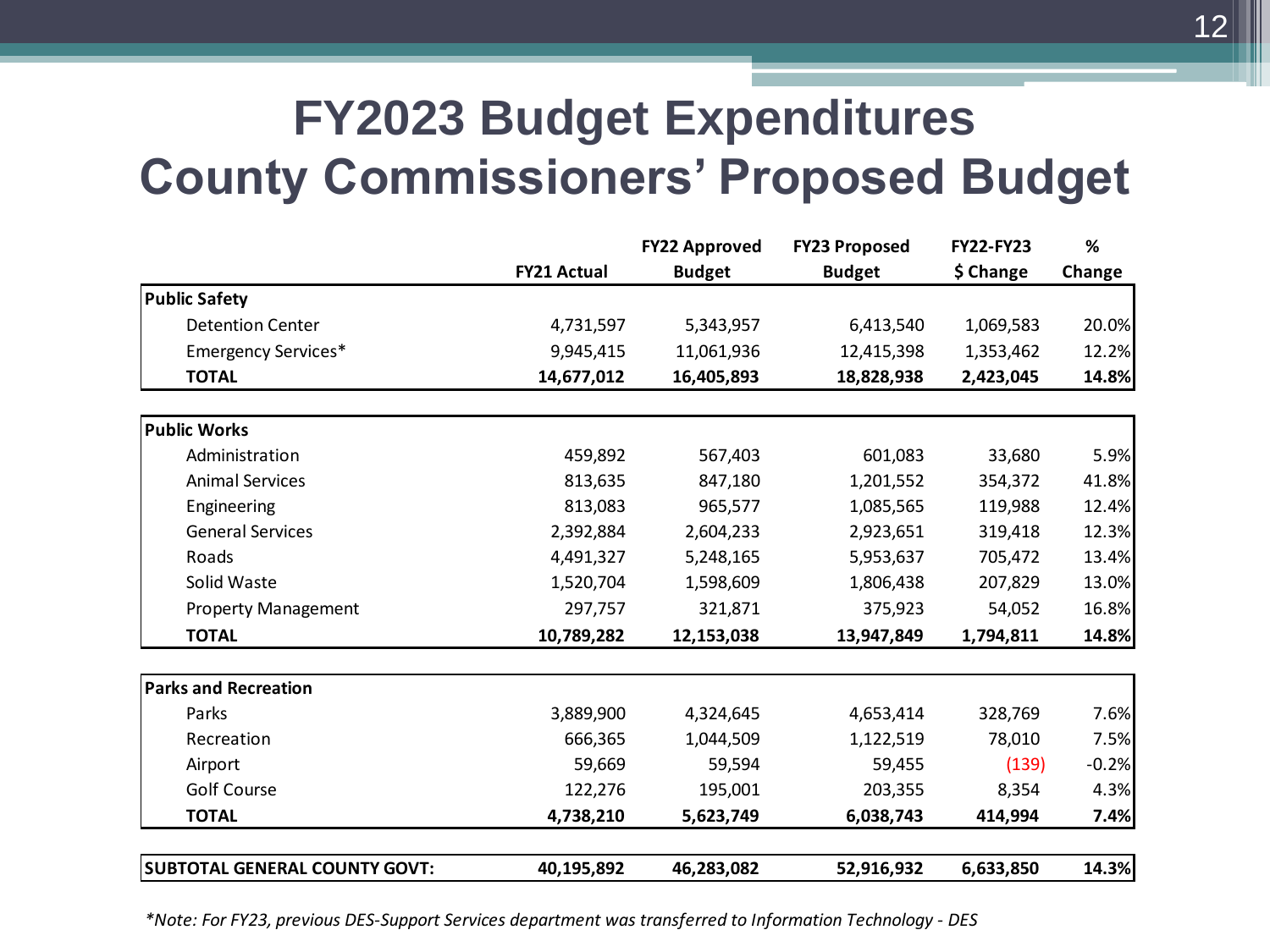|                                  |                    |               | <b>FY23 Proposed</b> | <b>FY22-FY23</b> | %       |
|----------------------------------|--------------------|---------------|----------------------|------------------|---------|
|                                  | <b>FY21 Actual</b> | <b>Budget</b> | <b>Budget</b>        | \$ Change        | Change  |
| <b>Board of Education</b>        | 61,033,559         | 62,559,389    | 64,085,219           | 1,525,830        | 2.4%    |
|                                  |                    |               |                      |                  |         |
| <b>Other Agencies</b>            |                    |               |                      |                  |         |
| State's Attorney's Office        | 1,381,073          | 1,439,901     | 1,560,063            | 120,162          | 8.3%    |
| 4-H Park                         | 75,354             | 96,500        | 129,600              | 33,100           | 34.3%   |
| Sheriff's Office                 | 8,359,691          | 9,408,969     | 10,839,754           | 1,430,785        | 15.2%   |
| Orphans' Court                   | 86,502             | 88,446        | 99,001               | 10,555           | 11.9%   |
| Circuit Court                    | 690,234            | 710,124       | 885,990              | 175,866          | 24.8%   |
| Fire Protection & Rescue         | 4,030,683          | 4,155,087     | 4,409,510            | 254,423          | 6.1%    |
| Chesapeake College               | 2,009,418          | 1,991,406     | 2,093,980            | 102,574          | 5.2%    |
| QAC Free Library                 | 1,957,600          | 2,038,528     | 2,564,318            | 525,790          | 25.8%   |
| <b>Board of Elections</b>        | 865,635            | 969,448       | 1,053,694            | 84,246           | 8.7%    |
| Health Department                | 2,437,604          | 2,451,468     | 2,767,669            | 316,201          | 12.9%   |
| Social Services                  | 180,556            | 179,497       | 174,408              | (5,089)          | $-2.8%$ |
| <b>Soil Conservation Service</b> | 176,862            | 197,834       | 229,147              | 31,313           | 15.8%   |
| <b>UMD Extension Service</b>     | 346,234            | 352,378       | 387,657              | 35,279           | 10.0%   |
| <b>TOTAL</b>                     | 22,597,446         | 24,079,586    | 27,194,791           | 3,115,205        | 12.9%   |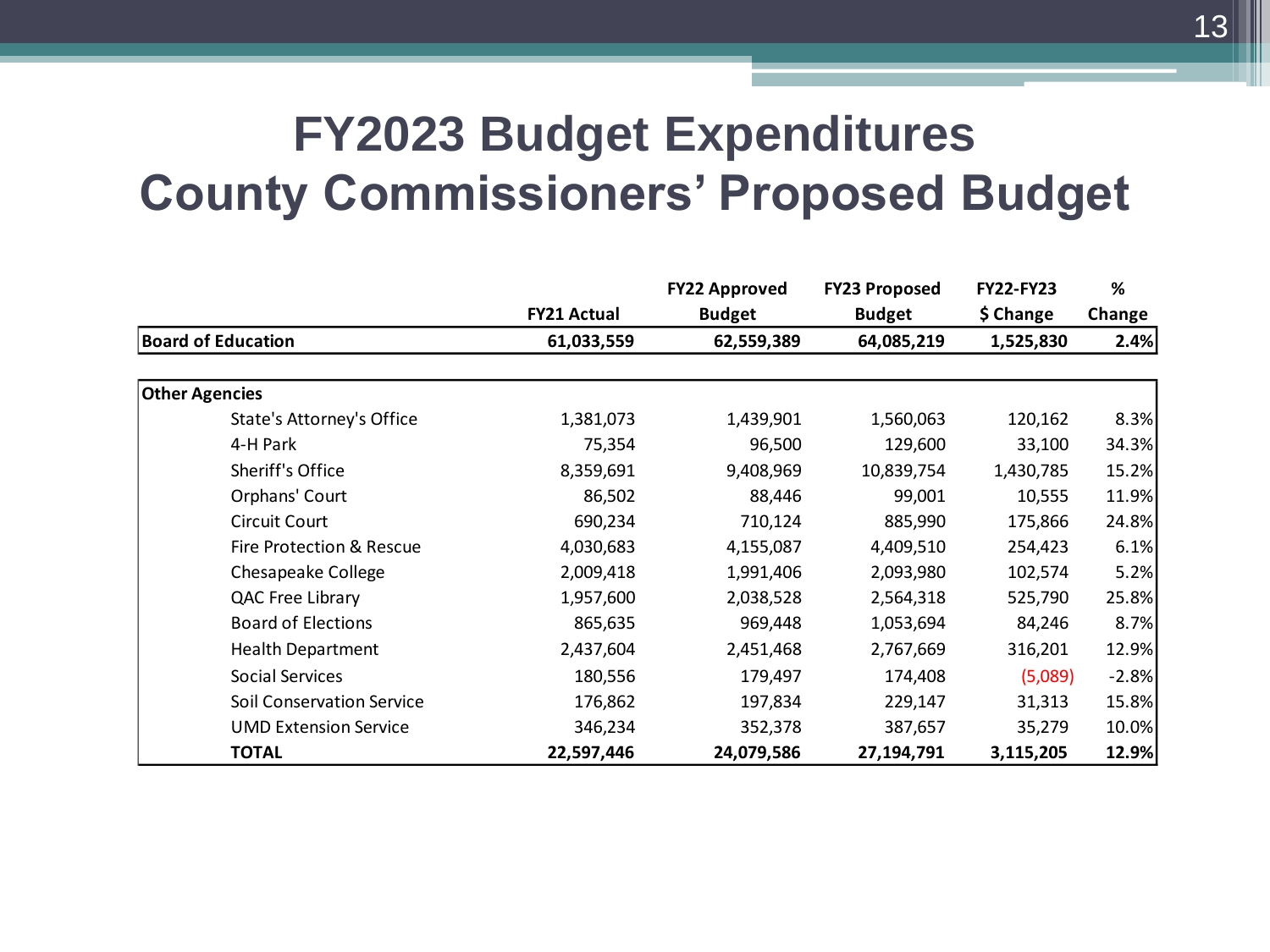|             |                                  |                    | <b>FY22 Approved</b> | <b>FY23 Proposed</b> | <b>FY22-FY23</b> | %       |
|-------------|----------------------------------|--------------------|----------------------|----------------------|------------------|---------|
|             |                                  | <b>FY21 Actual</b> | <b>Budget</b>        | <b>Budget</b>        | \$ Change        | Change  |
| <b>Debt</b> |                                  |                    |                      |                      |                  |         |
|             | Board of Education               | 6,016,545          | 6,368,111            | 6,400,432            | 32,321           | 0.5%    |
|             | <b>General County Government</b> | 5,747,525          | 6,006,317            | 6,750,024            | 743,707          | 12.4%   |
|             | <b>TOTAL</b>                     | 11,764,070         | 12,374,428           | 13,150,456           | 776,028          | 6.3%    |
| Other       |                                  |                    |                      |                      |                  |         |
|             | Intergovernmental                | 516,792            | 718,010              | 720,787              | 2,777            | 0.4%    |
|             | General Insurance                | 598,536            | 800,000              | 820,000              | 20,000           | 2.5%    |
|             | Benefits/OPEB                    | 4,279,993          | 4,716,560            | 4,787,624            | 71,064           | 1.5%    |
|             | <b>Local Grants</b>              | 767,440            | 593,979              | 669,066              | 75,087           | 12.6%   |
|             | Transfer to Capital/Other        | 16,433,689         | 2,533,933            | 5,470,298            | 2,936,365        | 115.9%  |
|             | Non-Departmental                 | 333,912            | 546,300              | 540,300              | (6,000)          | $-1.1%$ |
|             | Salary Lapse                     |                    | (1,000,000)          | (1,378,310)          | (378, 310)       | 37.8%   |
|             | Contingency                      | 854,336            | 1,700,003            | 2,422,837            | 722,834          | 42.5%   |
|             | <b>TOTAL</b>                     | 23,784,698         | 10,608,785           | 14,052,602           | 3,443,817        | 32.5%   |
|             | <b>TOTAL GENERAL FUND:</b>       | 159,375,665        | 155,905,270          | 171,400,000          | 15,494,730       | 9.9%    |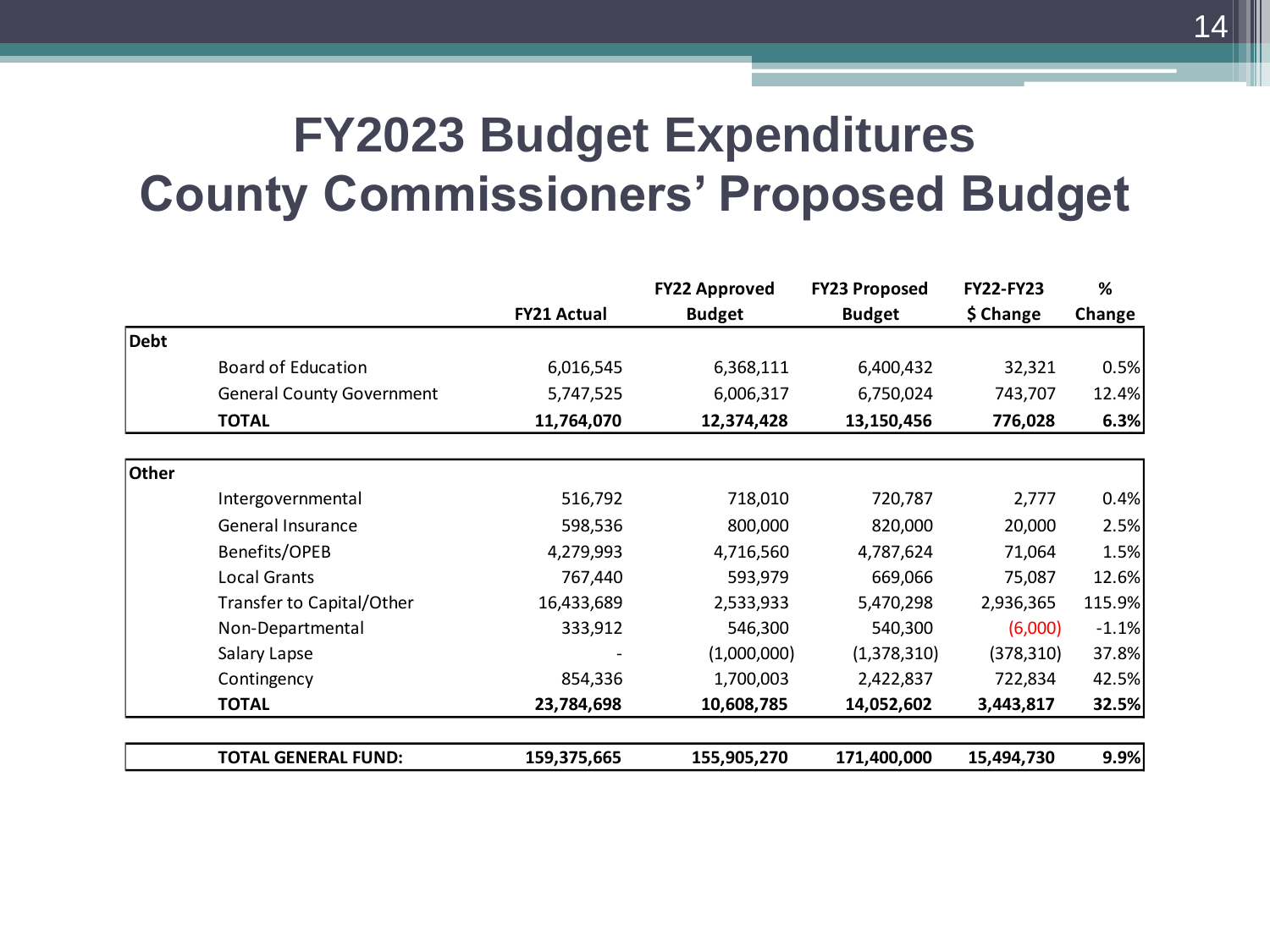## **FY 2023 Budget Enhancements**

- Board Of Education \$1.2 million funded over MOE requirement
- Animal Services \$200 thousand for medical services and animal care supplies
- Library \$525 thousand to fund the Sudlersville branch and to increase Countywide Library **Services**
- Health Department \$317 thousand, includes funding for Community Health Outreach Services
- DES LEOPS Retirement System for Paramedics & EMT's, \$600 thousand
- DES \$392 thousand for the addition of EMS Crew to provide enhanced services to South County Regions
- Detention Center \$289 thousand for equipment and two new Correctional Officers
- Volunteer Fire Companies \$244 thousand, includes an increase for volunteer emergency services allocation
- Circuit Court Drug Court Coordinator \$96 thousand
- Chesapeake College \$102 thousand for Local Allocation Increase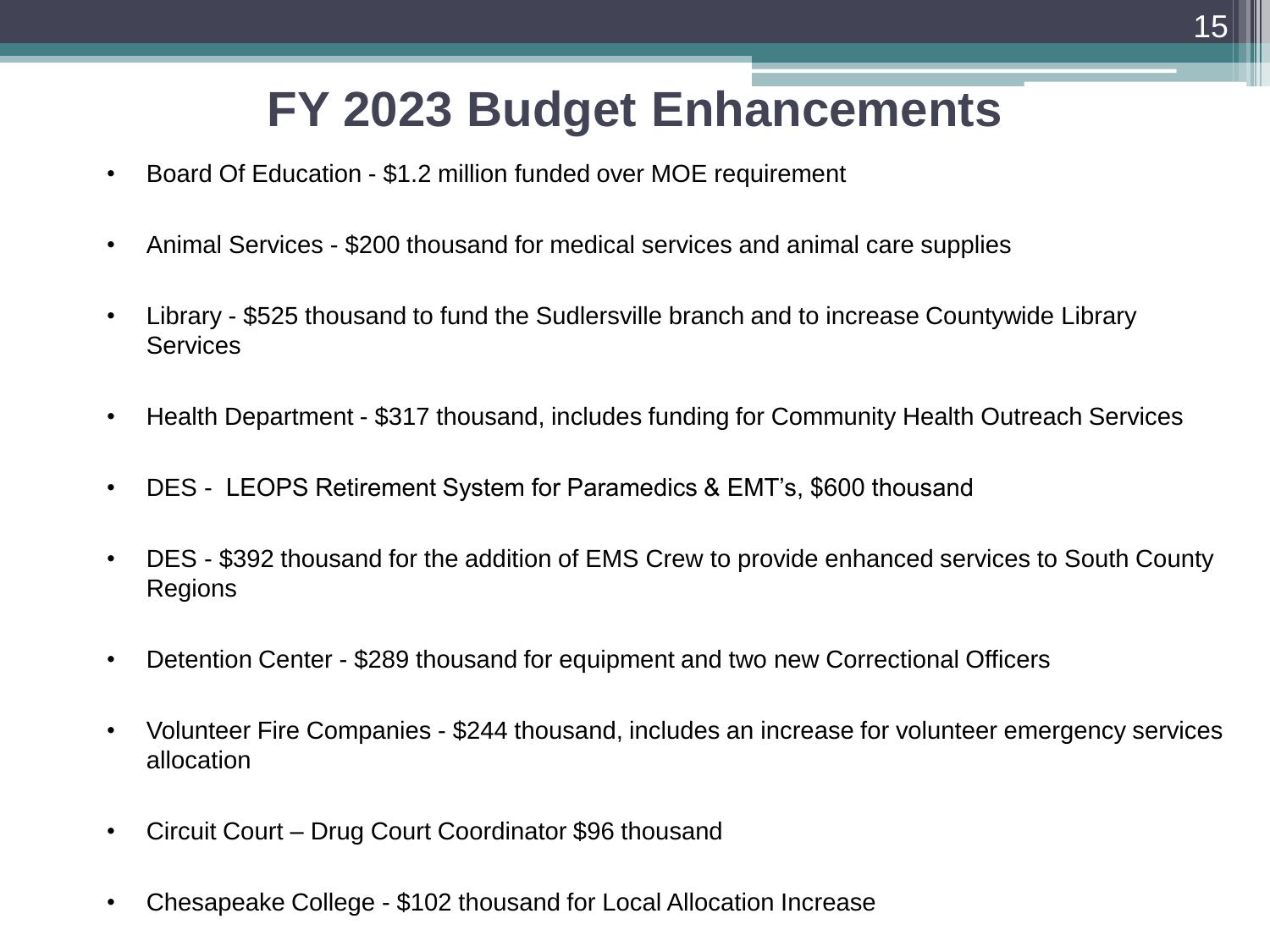# **FY2023 Capital Budget Highlights**

#### **Capital Budget - \$47.4 million, includes**:

- Board of Education \$9.6 million, funding for the new Central Office, QAHS roof replacement, and the current Central Office building (windows, doors, roof)
- Roads Capital Projects \$3.0 million, including \$550 thousand for the QAHS parking lot
- YMCA/Senior Center \$2.8 million
- Historic Courthouse Renovation \$2.0 million
- Detention Center Renovation & Expansion \$1.8 million
- Information Technology \$1.4 million, funding for IT Infrastructure, public fiber, ERP project, and hardware
- Parks \$1.2 million, funding for capital equipment, artificial turf field design, and landscaping
- Emergency Services \$600 thousand for public safety network, radio subscriber replacement, other projects
- Volunteer Fire Companies \$625 thousand for Local Capital Allocations
- White Marsh Park New Dog Park and Public Restroom Facility \$200 thousand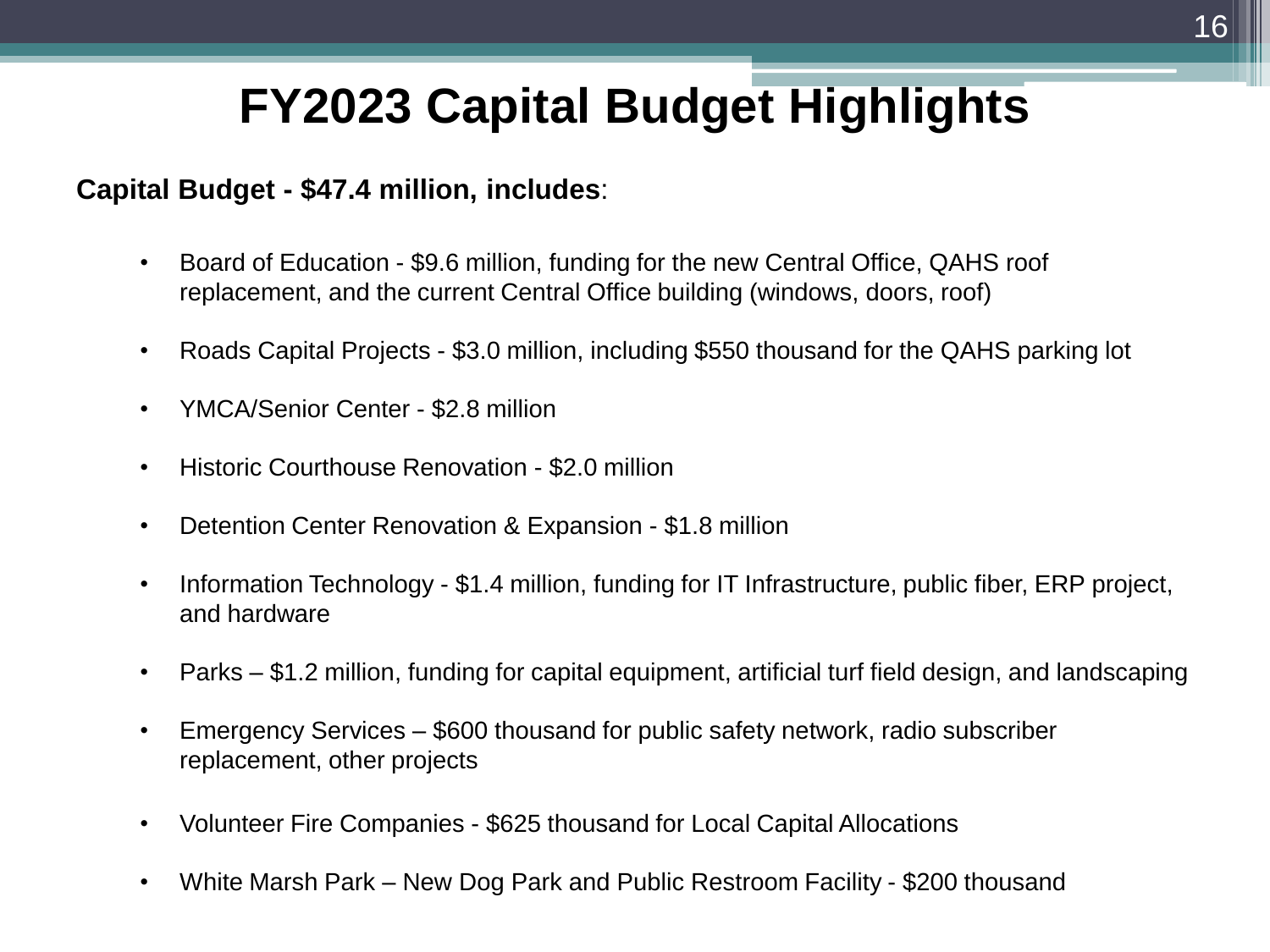## **FY2023 Capital Budget Highlights**

#### **Capital Budget Highlights continued**:

- Southern Kent Island Sewer System Phase II and III \$7.3 million (Loans/User Fees)
- Public Landings \$1.8 million (all grant funded) includes Kent Narrows Dredging
- Airport Runway Rehabilitation \$7.8 million (\$5.8 million grant funding)
- Blue Heron Golf Course Rehabilitation of Front Nine Greens \$500 thousand
- Public Road Overlays and Utility Systems Preservation \$2.0 million

#### **FY 2023 Capital Budget Funding Sources**

- Paygo transfer from General Fund \$5.3 million
- Grants \$10.5 million
- Bond Sale \$7.0 million
- Operating Funds \$0.6 million
- Capital Fund Balance \$13.3 million
- Other \$10.6 million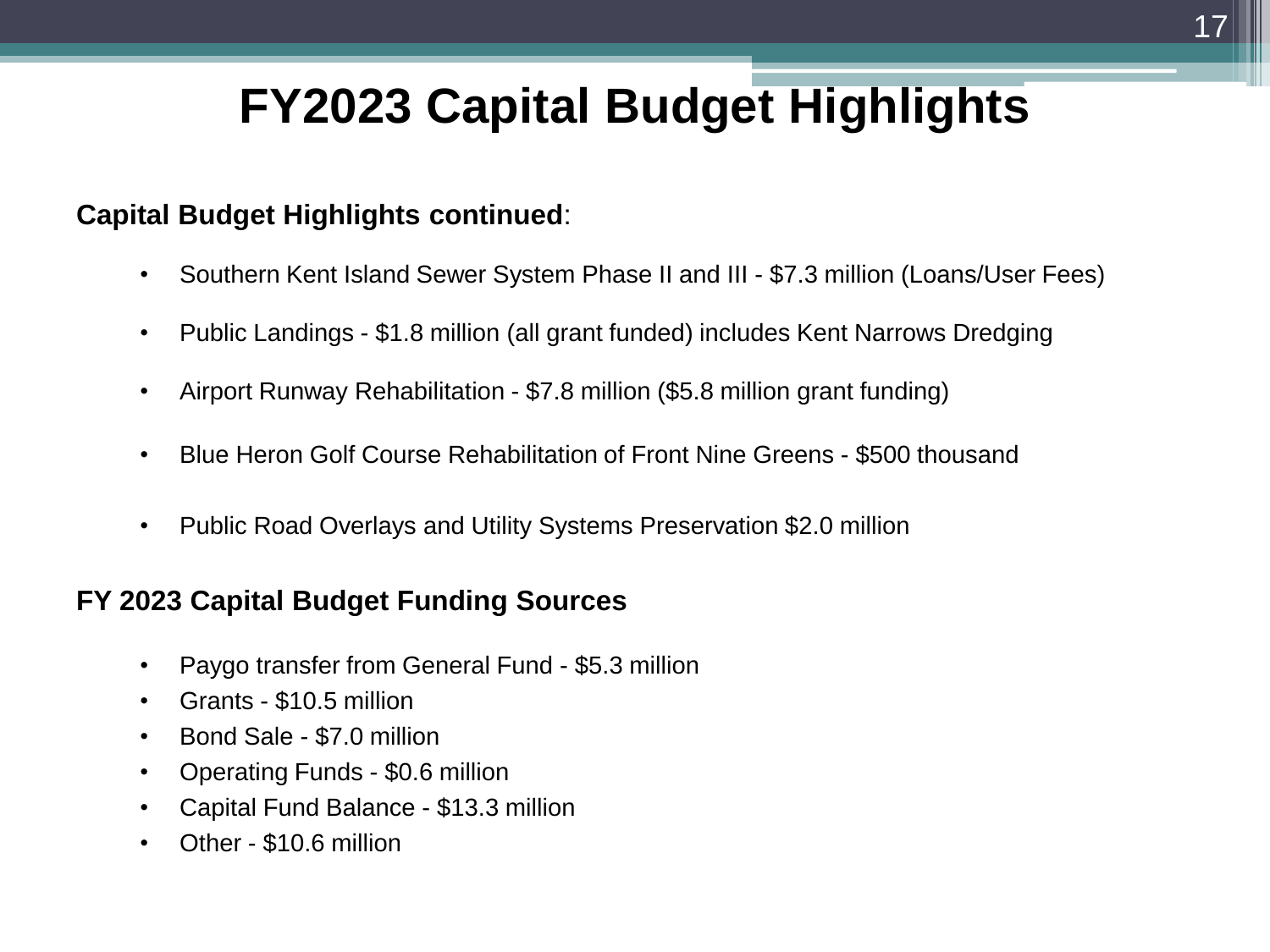| <b>QUEEN ANNE'S COUNTY</b>                         |             |             |             |             |             |             |              |  |  |
|----------------------------------------------------|-------------|-------------|-------------|-------------|-------------|-------------|--------------|--|--|
| <b>CAPITAL BUDGET SUMMARY BY EXPENDITURE</b>       |             |             |             |             |             |             |              |  |  |
| FY 2023 - 2028                                     |             |             |             |             |             |             |              |  |  |
|                                                    |             |             |             |             |             |             |              |  |  |
|                                                    |             |             |             |             |             |             |              |  |  |
| <b>DESCRIPTION</b>                                 | <b>FY23</b> | <b>FY24</b> | <b>FY25</b> | <b>FY26</b> | <b>FY27</b> | <b>FY28</b> | <b>TOTAL</b> |  |  |
|                                                    |             |             |             |             |             |             |              |  |  |
| ALLOCATION TO VOLUNTEER FIRE DEPARTMENTS           | 625,000     | 625,000     | 625,000     | 625,000     | 625,000     | 625,000     | 3,750,000    |  |  |
| 4-H PARK IMPROVEMENTS (QAC Park Board)             | 230,000     | 180,000     | 180,000     | 180,000     | 200,000     |             | 970,000      |  |  |
| <b>QACTV EQUIPMENT</b>                             | 52,560      | 52,560      | 52,560      | 52,560      | 52,560      | 52,560      | 315,360      |  |  |
| CHESAPEAKE HERITAGE & VISITORS CENTER              | 350,000     | 80,000      | 20,000      | 30,000      |             |             | 480,000      |  |  |
| BLUE HERON GOLF COURSE IMPROVEMENTS                | 470,000     |             |             |             |             |             | 470,000      |  |  |
|                                                    |             |             |             |             |             |             |              |  |  |
| TOTAL OUTSIDE AGENCIES AND OTHER                   | 1,727,560   | 937,560     | 877,560     | 887,560     | 877,560     | 677,560     | 5,985,360    |  |  |
|                                                    |             |             |             |             |             |             |              |  |  |
| <b>HISTORIC COURTHOUSE</b>                         | 2,000,000   | 2,000,000   | 2,000,000   |             |             |             | 6,000,000    |  |  |
| <b>COUNTY FACILITIES</b>                           | 360,000     | 370,000     | 380,000     | 390,000     | 400,000     | 400,000     | 2,300,000    |  |  |
| <b>CRUMPTON BUILDING</b>                           | 100,000     | 75,000      | 75,000      |             |             |             | 250,000      |  |  |
| LIBERTY BUILDING RENOVATION                        | 225,000     | 110,000     | 110,000     |             |             |             | 445,000      |  |  |
| <b>WETLAND MITIGATION</b>                          | 250,000     | 275,000     | 10,000      | 10,000      | 10,000      | 40,000      | 595,000      |  |  |
| <b>MS4 STORMWATER MANAGEMENT</b>                   | 200,000     | 200,000     | 200,000     | 300,000     | 300,000     | 300,000     | 1,500,000    |  |  |
| <b>TRAFFIC STUDY</b>                               | 50,000      |             |             |             |             |             | 50,000       |  |  |
| RAILROAD AVE BUILDING RENO                         | 70,000      |             |             |             |             |             | 70,000       |  |  |
| <b>EMS STATON 100 RENOVATIONS</b>                  | 35,000      |             | 50,000      |             |             |             | 85,000       |  |  |
| <b>EMS STATION 400 RENOVATIONS</b>                 |             |             | 350,000     |             |             |             | 350,000      |  |  |
| HOUSING AUTHORITY FACILITY RECAP                   | 250,000     | 250,000     | 250,000     | 250,000     | 250,000     | 250,000     | 1,500,000    |  |  |
| <b>YMCA</b>                                        | 2,800,000   |             |             |             |             |             | 2,800,000    |  |  |
| SUDLERSVILLE SENIOR CENTER RENOVATION              | 75,000      | 350,000     |             |             |             |             | 425,000      |  |  |
| <b>CLOVERFIELDS FLOOD MITIGATION</b>               | 225,000     | 1,050,000   | 1,050,000   | 1,050,000   | 100,000     | 100,000     | 3,575,000    |  |  |
| <b>BOE ATHLETIC TRACKS</b>                         | 355,000     | 330,000     |             |             |             |             | 685,000      |  |  |
|                                                    |             |             |             |             |             |             |              |  |  |
| <b>TOTAL ADMINISTRATION &amp; GENERAL SERVICES</b> | 6,995,000   | 5,010,000   | 4,475,000   | 2,000,000   | 1,060,000   | 1,090,000   | 20,630,000   |  |  |
| TOTAL PROPERTY MANAGEMENT                          |             |             |             |             |             |             |              |  |  |
|                                                    |             |             |             |             |             |             |              |  |  |
| <b>CAT KENNELS</b>                                 | 50,000      |             |             |             |             |             | 50,000       |  |  |
| <b>HVAC UPGRADES - INFIRMARY</b>                   | 30,000      |             |             |             |             |             | 30,000       |  |  |
|                                                    |             |             |             |             |             |             |              |  |  |
| <b>TOTAL ANIMAL SERVICES</b>                       | 80,000      |             |             |             |             |             | 80,000       |  |  |
|                                                    |             |             |             |             |             |             |              |  |  |
| <b>TOTAL SHERIFF</b>                               |             |             |             |             |             |             |              |  |  |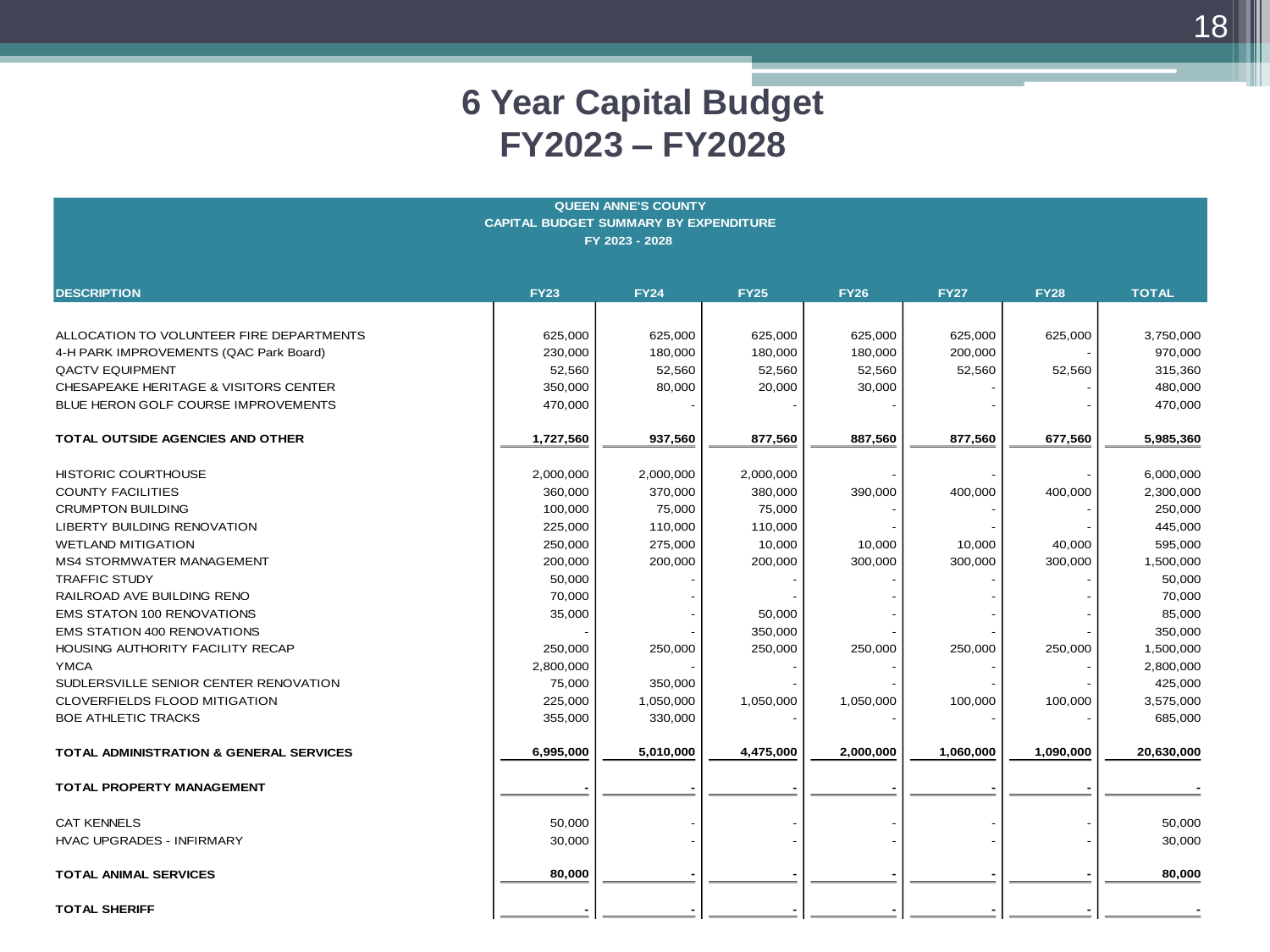| <b>QUEEN ANNE'S COUNTY</b>                    |             |             |             |             |             |             |              |  |  |
|-----------------------------------------------|-------------|-------------|-------------|-------------|-------------|-------------|--------------|--|--|
| <b>CAPITAL BUDGET SUMMARY BY EXPENDITURE</b>  |             |             |             |             |             |             |              |  |  |
| FY 2023 - 2028                                |             |             |             |             |             |             |              |  |  |
|                                               |             |             |             |             |             |             |              |  |  |
| <b>DESCRIPTION</b>                            | <b>FY23</b> | <b>FY24</b> | <b>FY25</b> | <b>FY26</b> | <b>FY27</b> | <b>FY28</b> | <b>TOTAL</b> |  |  |
|                                               |             |             |             |             |             |             |              |  |  |
|                                               |             |             |             |             |             |             |              |  |  |
| <b>EMERGENCY PLAN UPDATES</b>                 | 40,000      | 70,000      | 30,000      |             | 75,000      |             | 215,000      |  |  |
| <b>AMBULANCE</b>                              |             | 318,150     | 334,057     | 430,760     | 368,298     | 386,713     | 1,837,978    |  |  |
| <b>SCBA &amp; PROTECTIVE GEAR</b>             | 85,000      | 89,610      | 92,298      | 95,067      | 97,919      | 100,856     | 560,750      |  |  |
| CARDIAC CARE EQUIPMENT                        | 75,868      | 75,868      | 75,868      | 75,868      | 75,868      | 75,868      | 455,208      |  |  |
| ROUTE 50/301 TOWER                            |             | 500,000     |             |             |             |             | 500,000      |  |  |
| PUBLIC SAFETY NETWORK                         | 190,000     | 170,000     | 180,000     | 190,000     | 170,000     | 210,000     | 1,110,000    |  |  |
| RADIO SUBSCRIBER REPLACEMENT                  | 200,000     | 200,000     | 200,000     | 200,000     | 200,000     | 200,000     | 1,200,000    |  |  |
| RADIO TOWER INSPECTION/REPAIR                 |             |             |             | 10,000      | 147,000     |             | 157,000      |  |  |
| 911 PHONE CENTER                              |             |             | 1,700,000   |             |             |             | 1,700,000    |  |  |
| <b>VOICE RECORDING SYSTEM</b>                 |             |             |             |             | 180,000     |             | 180,000      |  |  |
| EMERGENCY SERVICES BUILDING RENOVATIONS       |             | 1,775,000   | 1,765,000   |             |             |             | 3,540,000    |  |  |
|                                               |             |             |             |             |             |             |              |  |  |
| <b>TOTAL DEPARTMENT OF EMERGENCY SERVICES</b> | 590,868     | 3,198,628   | 4,377,223   | 1,001,695   | 1,314,085   | 973,437     | 11,455,936   |  |  |
|                                               |             |             |             |             |             |             |              |  |  |
| DETENTION CENTER RENOVATION                   | 1,785,000   | 24,734,500  | 8,434,000   | 4,793,500   |             |             | 39,747,000   |  |  |
|                                               |             |             |             |             |             |             |              |  |  |
| <b>TOTAL DETENTION CENTER</b>                 | 1,785,000   | 24,734,500  | 8,434,000   | 4,793,500   |             |             | 39,747,000   |  |  |
|                                               |             |             |             |             |             |             |              |  |  |
| STRATEGIC PLANNING INITIATIVES                | 50,000      | 50,000      | 50,000      | 50,000      | 50,000      | 50,000      | 300,000      |  |  |
| COMMUNITY & COMPREHENSIVE PLAN UPDATES        | 50,000      | 350,000     | 50,000      | 50,000      | 50,000      | 50,000      | 600,000      |  |  |
|                                               |             |             |             |             |             |             |              |  |  |
| <b>TOTAL PLANNING &amp; ZONING</b>            | 100,000     | 400,000     | 100,000     | 100,000     | 100,000     | 100,000     | 900,000      |  |  |
|                                               |             |             |             |             |             |             |              |  |  |
| IT INFRASTRUCTURE                             | 425,000     | 250,000     | 250,000     | 250,000     | 250,000     | 250,000     | 1,675,000    |  |  |
| CENTRALIZED HARDWARE AND APPLICATIONS         | 150,000     | 150,000     | 150,000     | 150,000     | 150,000     | 150,000     | 900,000      |  |  |
| COUNTY FIBER INFRASTRUCTURE                   |             | 100,000     | 100,000     | 100,000     | 100,000     | 100,000     | 500,000      |  |  |
| PUBLIC FIBER INFRASTRUCTURE                   | 600,000     | 600,000     | 600,000     | 600,000     | 600,000     | 600,000     | 3,600,000    |  |  |
| <b>ERP PROJECT</b>                            | 250,000     | 50,000      | 50,000      | 50,000      | 50,000      | 50,000      | 500,000      |  |  |
| <b>GIS &amp; CURRENT PLANNING INITIATIVES</b> |             | 50,000      | 50,000      | 50,000      | 50,000      | 50,000      | 250,000      |  |  |
| COUNTY WIDE ORTHO/PLANIMETRIC MAPPING         |             | 90,000      | 90,000      | 90,000      | 90,000      | 90,000      | 450,000      |  |  |
|                                               |             |             |             |             |             |             |              |  |  |
| <b>TOTAL IT</b>                               | 1,425,000   | 1,290,000   | 1,290,000   | 1,290,000   | 1,290,000   | 1,290,000   | 7,875,000    |  |  |
|                                               |             |             |             |             |             |             |              |  |  |
| TRANSFER STATION - MAINTENANCE                | 50,000      | 50,000      | 50,000      | 50,000      | 50,000      | 50,000      | 300,000      |  |  |
| CAPITAL EQUIPMENT - HEAVY & CONSTRUCTION      | 245,000     | 245,000     | 150,000     | 150,000     |             | 245,000     | 1,035,000    |  |  |
| CAPITAL EQUIPMENT - SMALL & NON-MOTORIZED     | 130,000     | 130,000     | 130,000     | 130,000     | 130,000     | 130,000     | 780,000      |  |  |
|                                               |             |             |             |             |             |             |              |  |  |
| <b>TOTAL SOLID WASTE</b>                      | 425,000     | 425,000     | 330,000     | 330,000     | 180,000     | 425,000     | 2,115,000    |  |  |
|                                               |             |             |             |             |             |             |              |  |  |
| CENTREVILLE LIBRARY IMRPOVEMENTS              |             | 280,000     | 110,000     |             |             |             | 390,000      |  |  |
|                                               |             |             |             |             |             |             |              |  |  |
| <b>TOTAL PUBLIC LIBRARY SYSTEM</b>            |             | 280,000     | 110,000     |             |             |             | 390,000      |  |  |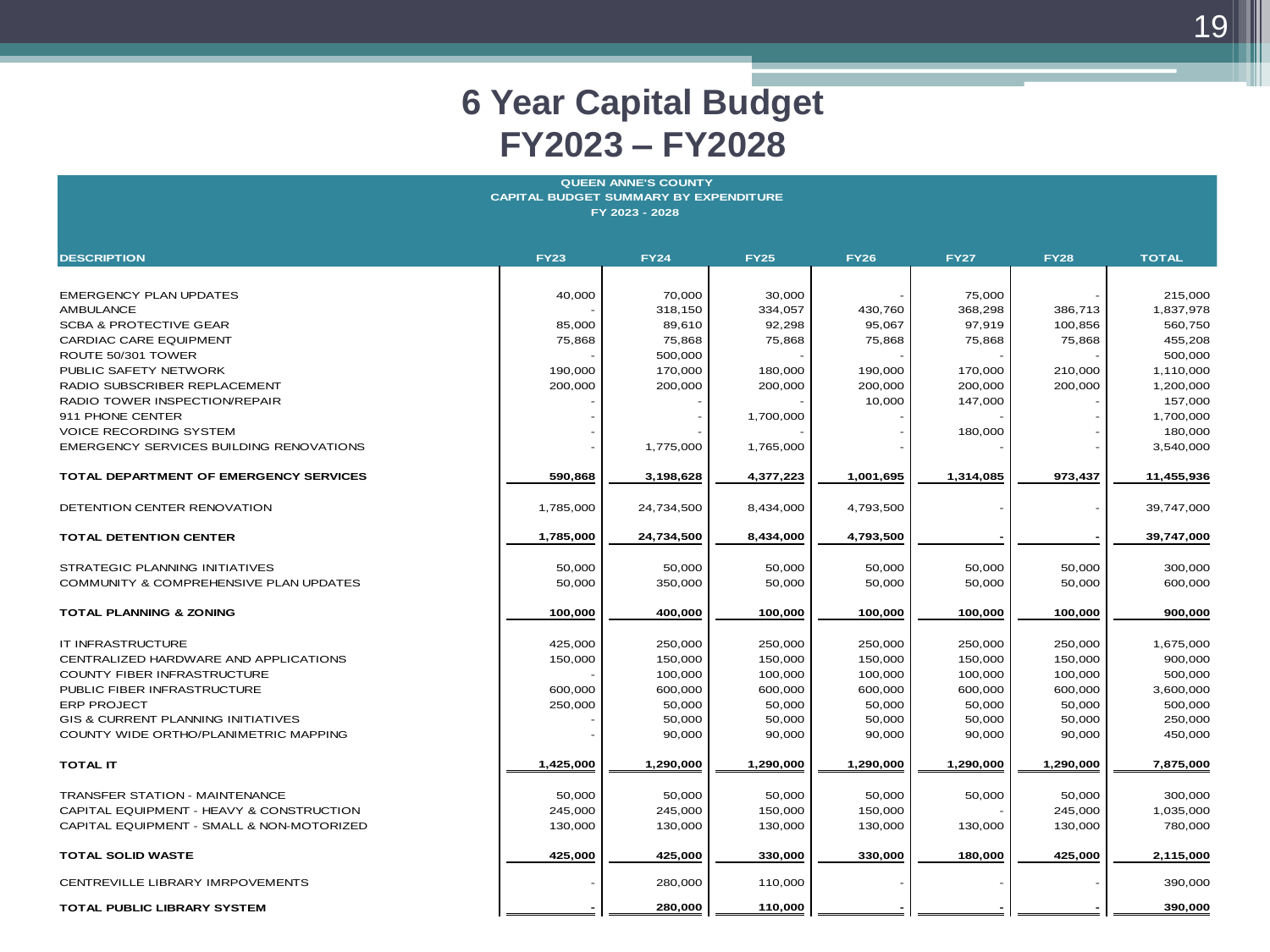| <b>QUEEN ANNE'S COUNTY</b>                                     |            |                   |                   |            |           |           |                    |  |                    |             |             |             |             |             |             |              |
|----------------------------------------------------------------|------------|-------------------|-------------------|------------|-----------|-----------|--------------------|--|--------------------|-------------|-------------|-------------|-------------|-------------|-------------|--------------|
| <b>CAPITAL BUDGET SUMMARY BY EXPENDITURE</b><br>FY 2023 - 2028 |            |                   |                   |            |           |           |                    |  |                    |             |             |             |             |             |             |              |
|                                                                |            |                   |                   |            |           |           |                    |  | <b>DESCRIPTION</b> | <b>FY23</b> | <b>FY24</b> | <b>FY25</b> | <b>FY26</b> | <b>FY27</b> | <b>FY28</b> | <b>TOTAL</b> |
|                                                                |            |                   |                   |            |           |           |                    |  |                    |             |             |             |             |             |             |              |
| <b>RECREATION CENTER</b>                                       |            |                   | 100,000           |            |           |           | 100,000            |  |                    |             |             |             |             |             |             |              |
|                                                                |            |                   |                   |            |           |           |                    |  |                    |             |             |             |             |             |             |              |
| <b>TOTAL RECREATION</b>                                        |            |                   | 100,000           |            |           |           | 100,000            |  |                    |             |             |             |             |             |             |              |
|                                                                |            |                   |                   |            |           |           |                    |  |                    |             |             |             |             |             |             |              |
| CAPITAL EQUIPMENT - HDM LIGHT VEHICLE                          | 70,000     |                   |                   | 70,000     |           |           | 140,000            |  |                    |             |             |             |             |             |             |              |
| <b>LARGE TRANSIT VEHICLE</b>                                   | 250,000    | 250,000           | 250,000           | 250,000    | 250,000   | 250,000   | 1,500,000          |  |                    |             |             |             |             |             |             |              |
| SENIOR CENTER SOFTWARE SYSTEM                                  | 70,000     |                   |                   |            |           |           | 70,000             |  |                    |             |             |             |             |             |             |              |
| <b>GRASONVILLE SENIOR CENTER RENOVATIONS</b>                   |            | 295,000           |                   |            |           |           | 295,000            |  |                    |             |             |             |             |             |             |              |
| <b>KRAMER CENTER RENOVATIONS</b>                               | 200,000    |                   |                   |            |           |           | 200,000            |  |                    |             |             |             |             |             |             |              |
| KENT ISLAND SENIOR CENTER                                      | 265,000    | 150,000           | 320,000           |            |           |           | 735,000            |  |                    |             |             |             |             |             |             |              |
|                                                                |            |                   |                   |            |           |           |                    |  |                    |             |             |             |             |             |             |              |
| <b>TOTAL AGING</b>                                             | 855,000    | 695,000           | 570,000           | 320,000    | 250,000   | 250,000   | 2,940,000          |  |                    |             |             |             |             |             |             |              |
|                                                                |            |                   |                   |            |           |           |                    |  |                    |             |             |             |             |             |             |              |
| <b>BOE ADMIN BUILDING</b>                                      | 3,000,000  | 11,000,000        |                   |            |           |           | 14,000,000         |  |                    |             |             |             |             |             |             |              |
| CENTRAL OFFICE BUILDING ENVELOPE                               | 1,000,000  |                   |                   |            |           |           | 1,000,000          |  |                    |             |             |             |             |             |             |              |
| CENTREVILLE MIDDLE SCHOOL                                      |            | 5,268,000         | 9,500,000         |            |           |           | 14,768,000         |  |                    |             |             |             |             |             |             |              |
| <b>PORTABLES</b>                                               | 175,000    |                   |                   |            |           |           | 175,000            |  |                    |             |             |             |             |             |             |              |
| QUEEN ANNE'S HS - PARTIAL ROOF REPLACEMENT                     | 4,952,000  |                   |                   |            |           |           | 4,952,000          |  |                    |             |             |             |             |             |             |              |
| FIRE ALARM REPLACEMENT                                         | 441,000    | 300,000           | 441,000           |            |           |           | 1,182,000          |  |                    |             |             |             |             |             |             |              |
|                                                                |            |                   |                   |            |           |           |                    |  |                    |             |             |             |             |             |             |              |
| TOTAL BOARD OF EDUCATION                                       | 9,568,000  | 16,568,000        | 9,941,000         |            |           |           | 36,077,000         |  |                    |             |             |             |             |             |             |              |
|                                                                |            |                   |                   |            |           |           |                    |  |                    |             |             |             |             |             |             |              |
| <b>TRAIL DEV/MAINT/AMENITIES</b>                               | 30,000     | 1,250,000         | 300,000           | 700,000    | 300,000   |           | 2,580,000          |  |                    |             |             |             |             |             |             |              |
| CROSS COUNTY CONNECTOR - PHASE II                              |            | 200,000           | 200,000           | 2,500,000  | 2,500,000 |           | 5,400,000          |  |                    |             |             |             |             |             |             |              |
| ATHLETIC FIELD WORK                                            | 70,000     | 1,250,000         | 50,000            | 68,000     | 510,000   | 50,000    | 1,998,000          |  |                    |             |             |             |             |             |             |              |
| <b>ARTIFICAL TURF</b>                                          | 220,000    | 2,600,000         | 220,000           | 2,600,000  |           |           | 5,640,000          |  |                    |             |             |             |             |             |             |              |
| <b>PARKS LANDSCAPING</b>                                       | 100,000    |                   |                   |            |           |           | 100,000            |  |                    |             |             |             |             |             |             |              |
| PARKS PREVANTIVE MAINTENANCE - EXP                             | 100,000    |                   |                   | 40,000     |           |           | 140,000            |  |                    |             |             |             |             |             |             |              |
| <b>MAJOR MAINTENANCE - CAP</b><br><b>COURT WORK</b>            | 111,000    | 80,000<br>160,000 | 40,000<br>150,000 | 40,000     |           | 150,000   | 271,000<br>760,000 |  |                    |             |             |             |             |             |             |              |
| PARKS PARKING LOT PAVING                                       |            |                   |                   | 150,000    | 150,000   |           |                    |  |                    |             |             |             |             |             |             |              |
| PAVILION/CONCESSION/COMFORT                                    |            |                   |                   |            | 70,000    |           | 70,000             |  |                    |             |             |             |             |             |             |              |
|                                                                | 180,000    |                   | 150,000           |            | 580,000   |           | 910,000            |  |                    |             |             |             |             |             |             |              |
| CAPITAL EQUIPMENT - PARKS                                      | 265,000    | 333,000           | 273,000           | 312,000    | 300,000   | 330,000   | 1,813,000          |  |                    |             |             |             |             |             |             |              |
| PLAYGROUND<br>LAND PRESERVATION P&R PLAN-POS                   |            |                   |                   | 1,015,111  |           |           | 1,015,111          |  |                    |             |             |             |             |             |             |              |
| BLUE HERON NATURE PRESERVE                                     |            |                   |                   | 35,000     |           |           | 35,000             |  |                    |             |             |             |             |             |             |              |
|                                                                |            | 250,000           | 90,000            | 40,000     | 150,000   |           | 530,000            |  |                    |             |             |             |             |             |             |              |
| WHITE MARSH SEWER                                              | 100,000    |                   |                   |            |           |           | 100,000            |  |                    |             |             |             |             |             |             |              |
| <b>TOTAL PARKS</b>                                             | 1,176,000  | 6,123,000         | 1,473,000         | 7,500,111  | 4,560,000 | 530,000   | 21,362,111         |  |                    |             |             |             |             |             |             |              |
|                                                                |            |                   |                   |            |           |           |                    |  |                    |             |             |             |             |             |             |              |
| <b>TOTAL GENERAL CAPITAL PROJECTS</b>                          | 24,727,428 | 59,661,688        | 32,077,783        | 18,222,866 | 9,631,645 | 5,335,997 | 149,657,407        |  |                    |             |             |             |             |             |             |              |
|                                                                |            |                   |                   |            |           |           |                    |  |                    |             |             |             |             |             |             |              |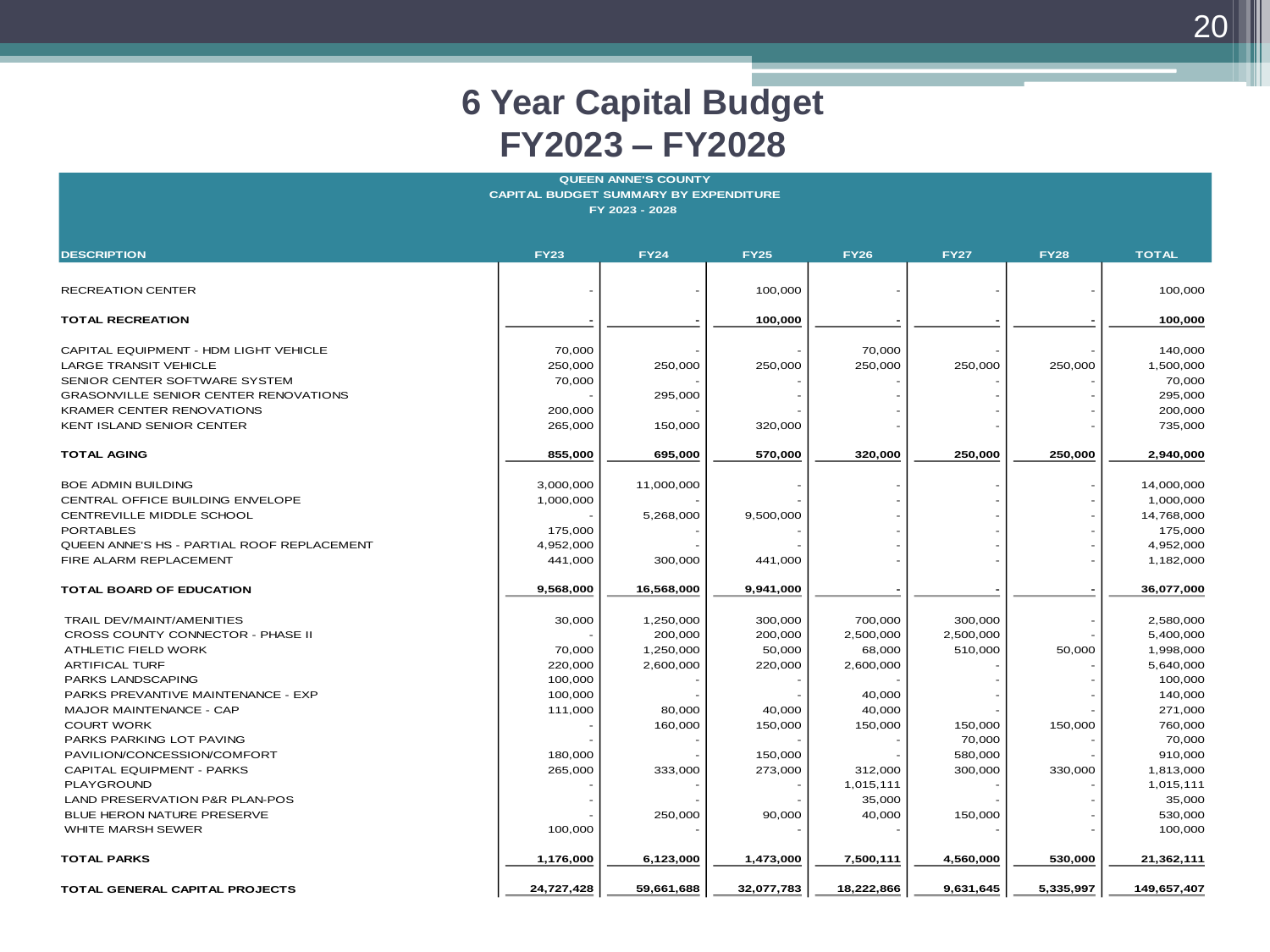| <b>QUEEN ANNE'S COUNTY</b>                         |             |                |             |             |             |             |              |  |
|----------------------------------------------------|-------------|----------------|-------------|-------------|-------------|-------------|--------------|--|
| <b>CAPITAL BUDGET SUMMARY BY EXPENDITURE</b>       |             |                |             |             |             |             |              |  |
|                                                    |             | FY 2023 - 2028 |             |             |             |             |              |  |
|                                                    |             |                |             |             |             |             |              |  |
| <b>DESCRIPTION</b>                                 | <b>FY23</b> | <b>FY24</b>    | <b>FY25</b> | <b>FY26</b> | <b>FY27</b> | <b>FY28</b> | <b>TOTAL</b> |  |
|                                                    |             |                |             |             |             |             |              |  |
| CENTREVILLE LANDINGS BULKHEAD & PARKING LOT PAVING | 250,000     |                |             |             |             |             | 250,000      |  |
| DEEP LANDING BULKHEAD                              | 250,000     |                |             |             |             |             | 250,000      |  |
| <b>FISHING PIER IMPROVEMENTS</b>                   |             | 100,000        |             |             |             |             | 100,000      |  |
| <b>JACKSON CREEK SHORELINE PROTECTION</b>          | 10,000      | 100,000        |             |             |             |             | 110,000      |  |
| <b>KENT NARROWS DREDGING</b>                       | 1,000,000   |                |             |             |             |             | 1,000,000    |  |
| LITTLE CREEK LANDING IMPROVEMENTS                  | 10,000      | 60,000         |             |             |             |             | 70,000       |  |
| MATAPEAKE BOAT RAMP                                | 250,000     |                |             |             |             |             | 250,000      |  |
| THOMPSON CREEK BULKHEAD                            |             | 250,000        |             |             |             |             | 250,000      |  |
|                                                    |             |                |             |             |             |             |              |  |
| TOTAL PUBLIC LANDINGS ENTERPRISE                   | 1,770,000   | 510,000        |             |             |             |             | 2,280,000    |  |
| S APRON SAFETY ENHANCEMENT                         |             |                | 265,000     | 3,775,000   |             |             | 4,040,000    |  |
| RUNWAY 11-29 REHABILITATION                        | 7,850,000   |                |             |             |             |             | 7,850,000    |  |
| 5 YEAR CAPITAL IMPROVEMENT PROGRAM                 |             |                |             |             | 325,000     |             | 325,000      |  |
| PKG 4 N APRON EXPANSION                            |             |                |             |             |             | 265,000     | 265,000      |  |
| <b>TOTAL BAY BRIDGE AIRPORT ENTERPRISE</b>         | 7,850,000   |                | 265,000     | 3,775,000   | 325,000     | 265,000     | 12,480,000   |  |
|                                                    |             |                |             |             |             |             |              |  |
| CAPITAL EQUIPMENT - LIGHT VEHICLES                 | 100,000     | 200,000        |             | 200,000     |             | 200,000     | 700,000      |  |
| CAPITAL EQUIPMENT - HEAVY & CONSTRUCTION           | 365,000     | 355,000        | 500,000     | 340,000     | 455,000     | 405,000     | 2,420,000    |  |
| CAPITAL EQUIPMENT - MISC. EQUIPMENT                | 60,000      | 60,000         | 60,000      | 60,000      | 60,000      | 60,000      | 360,000      |  |
| PARKING LOT OVERLAYS                               | 600,000     | 50,000         | 50,000      | 50,000      | 50,000      | 50,000      | 850,000      |  |
| <b>ASPHALT OVERLAYS</b>                            | 1,000,000   | 2,364,000      | 2,435,000   | 2,508,000   | 2,583,000   | 2,660,490   | 13,550,490   |  |
| <b>BRINE SOLUTION STATION</b>                      | 142,000     |                |             |             |             |             | 142,000      |  |
| <b>TAYLOR MILL ROAD BRIDGE</b>                     |             |                | 200,000     | 200,000     | 1,500,000   |             | 1,900,000    |  |
| THOMPSON CREEK CONNECTOR                           | 150,000     | 3,250,000      |             |             |             |             | 3,400,000    |  |
| LITTLE KIDWELL EXTENDED                            | 625,000     |                |             |             |             |             | 625,000      |  |
| NICHOLS MANOR/ACKERMAN BRIDGES                     | 900,000     | 1,500,000      |             |             |             |             | 2,400,000    |  |
| <b>WORCESTER ROAD</b>                              | 97,325      |                |             |             |             |             | 97,325       |  |
| <b>KENT NARROWS PUBLIC PARKING</b>                 |             |                | 300,000     | 1,000,000   | 6,900,000   |             | 8,200,000    |  |
| TOTAL ROADS BOARD CAPITAL PROJECTS                 | 4,039,325   | 7,779,000      | 3,545,000   | 4,358,000   | 11,548,000  | 3,375,490   | 34,644,815   |  |
|                                                    |             |                |             |             |             |             |              |  |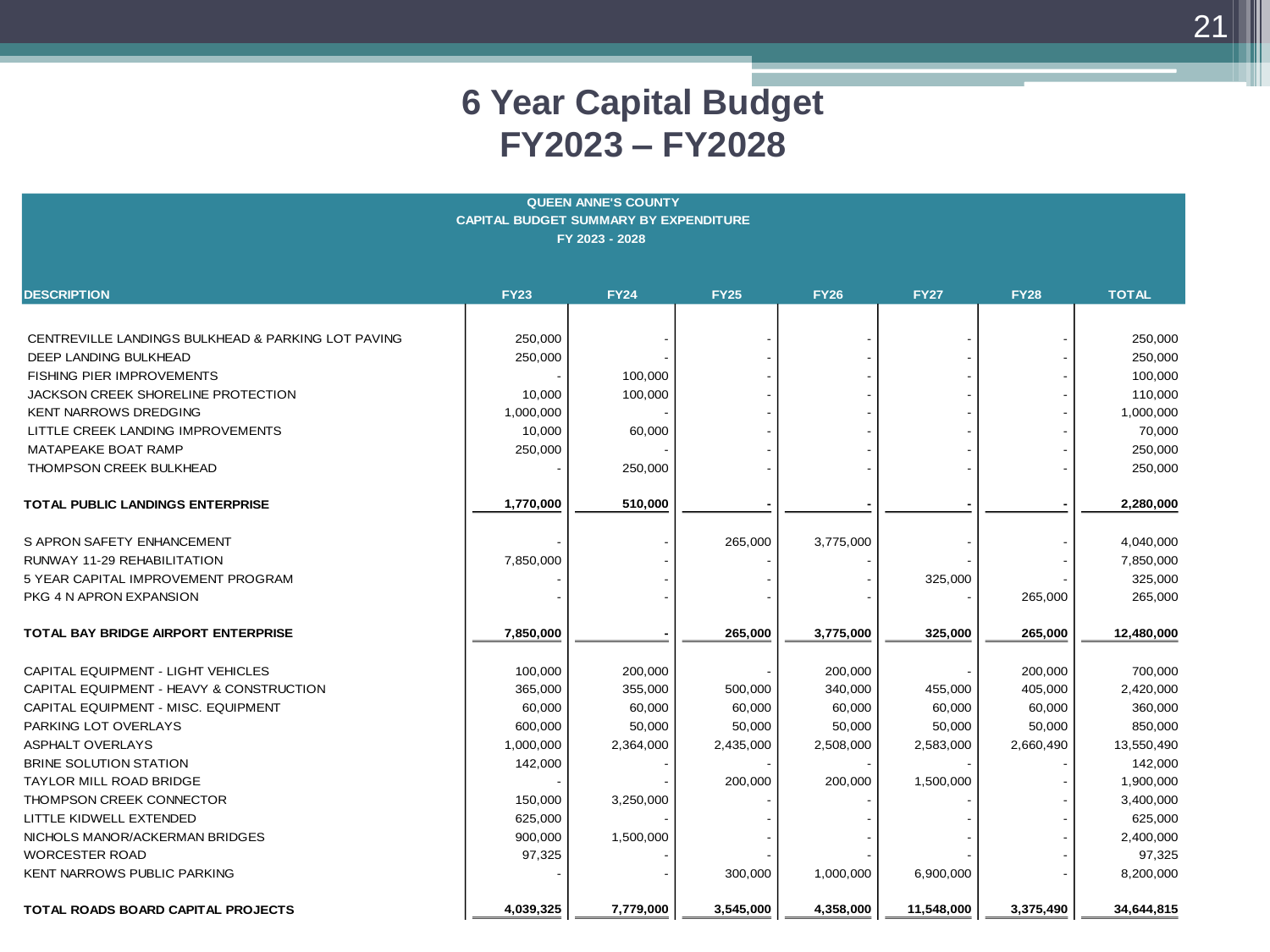| <b>QUEEN ANNE'S COUNTY</b><br><b>CAPITAL BUDGET SUMMARY BY EXPENDITURE</b><br>FY 2023 - 2028 |             |             |             |             |             |             |              |
|----------------------------------------------------------------------------------------------|-------------|-------------|-------------|-------------|-------------|-------------|--------------|
| <b>DESCRIPTION</b>                                                                           | <b>FY23</b> | <b>FY24</b> | <b>FY25</b> | <b>FY26</b> | <b>FY27</b> | <b>FY28</b> | <b>TOTAL</b> |
|                                                                                              |             |             |             |             |             |             |              |
| CAPITAL EQUIPMENT REPLACEMENT                                                                | 90,000      | 150,000     |             | 180,000     |             |             | 420,000      |
| SKI - UTILITY TRUCK                                                                          |             | 75,000      |             |             | 100,000     |             | 175,000      |
| <b>VACUUM PUMP</b>                                                                           |             | 60,000      |             | 60,000      |             | 60,000      | 180,000      |
| <b>DISCHARGE PUMP</b>                                                                        | 72,000      |             | 72,000      |             | 72,000      |             | 216,000      |
| PROSPECT LIFE STATION REHABS                                                                 |             |             |             | 100,000     |             | 100,000     | 200,000      |
| PUMP STATION 2 - STAND BY DIESEL PUMP                                                        |             |             |             | 125,000     |             |             | 125,000      |
| SYSTEMIC REPLACEMENT OF MECHANICAL COMPONENTS                                                | 100,000     | 125,000     | 125,000     | 150,000     | 150,000     | 150,000     | 800,000      |
| FORCE MAIN REHABILITATION - GENERAL                                                          |             |             |             |             | 250,000     | 250,000     | 500,000      |
| SOUTHERN KENT ISLAND - PHASE II STEP                                                         | 1,200,000   |             |             |             |             |             | 1,200,000    |
| SOUTHERN KENT ISLAND - PHASE III STEP                                                        | 3,050,000   | 3,000,000   | 3,300,000   |             |             |             | 9,350,000    |
| SOUTHERN KENT ISLAND - PHASE III COMMUNITY MAINS                                             | 3,000,000   | 300,000     |             |             |             |             | 3,300,000    |
| SOUTHERN KENT ISLAND - PHASE 4 STEP                                                          | 150,000     | 1,000,000   | 4,000,000   | 1,200,000   |             |             | 6,350,000    |
| SOUTHERN KENT ISLAND - PHASE 4 COMMUNITY MAINS                                               |             | 65,000      | 2,000,000   | 200,000     |             |             | 2,265,000    |
| COUNTY WIDE ORTHO/PLANIMETRIC MAPPING                                                        | 5,000       | 5,000       | 5,000       | 5,000       | 5,000       | 5,000       | 30,000       |
| <b>TOTAL SEWER ENTERPRISE</b>                                                                | 7,667,000   | 4,780,000   | 9,502,000   | 2,020,000   | 577,000     | 565,000     | 25,111,000   |
| CAPITAL EQUIPMENT REPLACEMENT                                                                | 150,000     |             | 165,000     |             |             | 100,000     | 415,000      |
| REHABILITATION OF WATER TREATMENT PLANT STRUCTURES                                           |             | 50,000      |             | 50,000      |             | 50,000      | 150,000      |
| GRASONVILLE WTP UPGRADE                                                                      |             |             |             | 250,000     |             | 350,000     | 600,000      |
| RESIDENTIAL METER REPLACEMENT                                                                | 1,000,000   | 3,000,000   |             |             |             |             | 4,000,000    |
| SUPERVISORY CONTROL & DATA ACQUISTION (SCADA)                                                | 100,000     |             |             |             |             |             | 100,000      |
| STEVENSVILLE BOOSTER STATION UPGRADE                                                         | 100,000     |             |             |             |             |             | 100,000      |
| CRITICAL INTERCONNECTIONS                                                                    |             |             |             |             | 4,000,000   |             | 4,000,000    |
| KENT NARROWS TOWER                                                                           |             |             |             |             | 2,550,000   |             | 2,550,000    |
| COUNTY WIDE ORTHO/PLANIMETRIC MAPPING                                                        | 5,000       | 5,000       | 5,000       | 5,000       | 5,000       | 5,000       | 30,000       |
| TOTAL WATER ENTERPRISE                                                                       | 1,355,000   | 3,055,000   | 170,000     | 305,000     | 6,555,000   | 505,000     | 11,945,000   |
| TOTAL ALL CAPITAL PROJECTS                                                                   | 47,408,753  | 75,785,688  | 45,559,783  | 28,680,866  | 28,636,645  | 10,046,487  | 236,118,222  |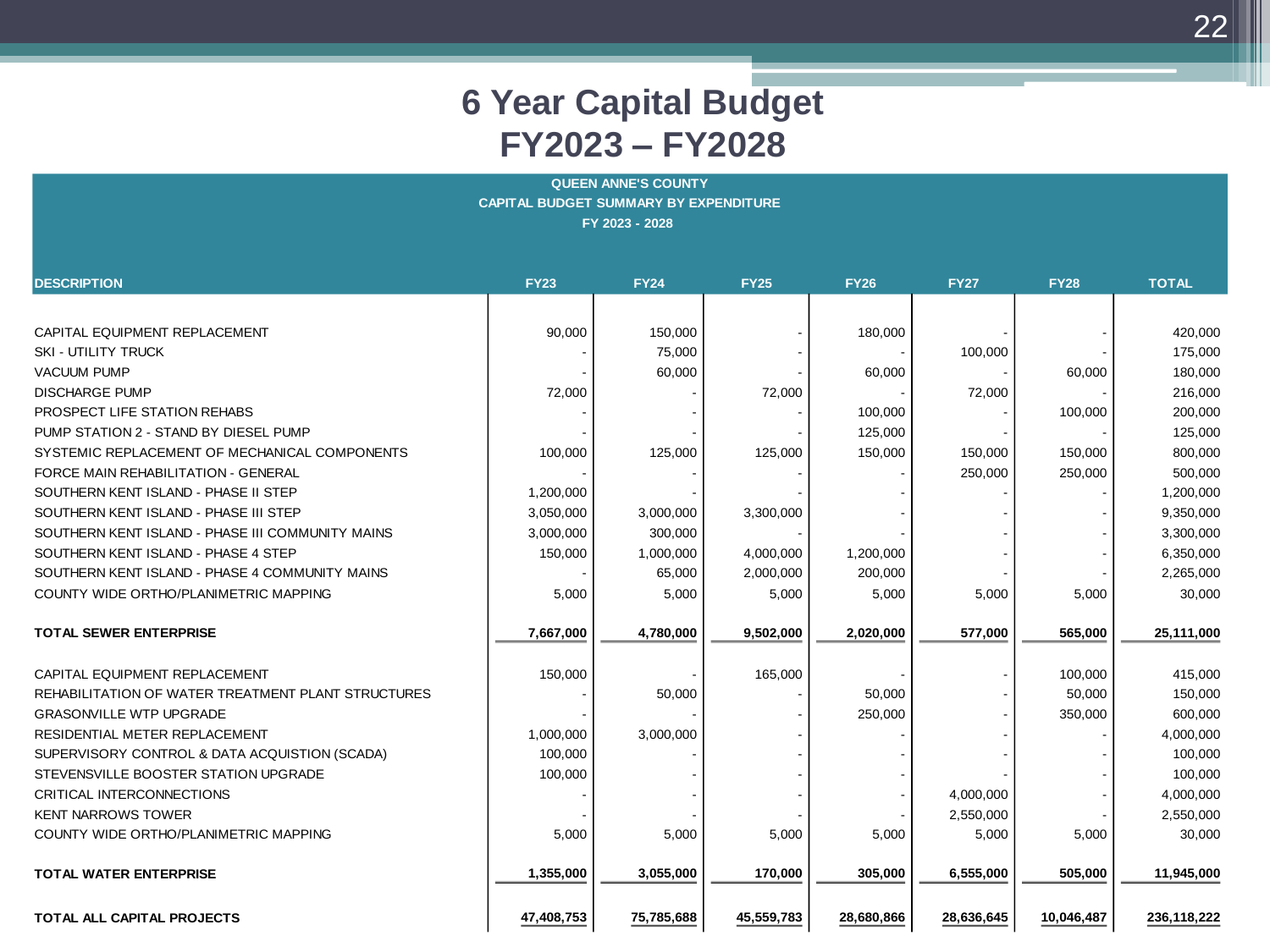#### **Upcoming Dates**

#### **Public Hearings** – 7 PM

- May 23<sup>rd</sup> Bayside Elementary
- May  $24<sup>th</sup>$  Liberty Building, Centreville
- May 25<sup>th</sup> Sudlersville Middle School

**Final Budget Work Session** *(if needed)*– June 7th

**Budget Adoption** – on or before June 14<sup>th</sup>